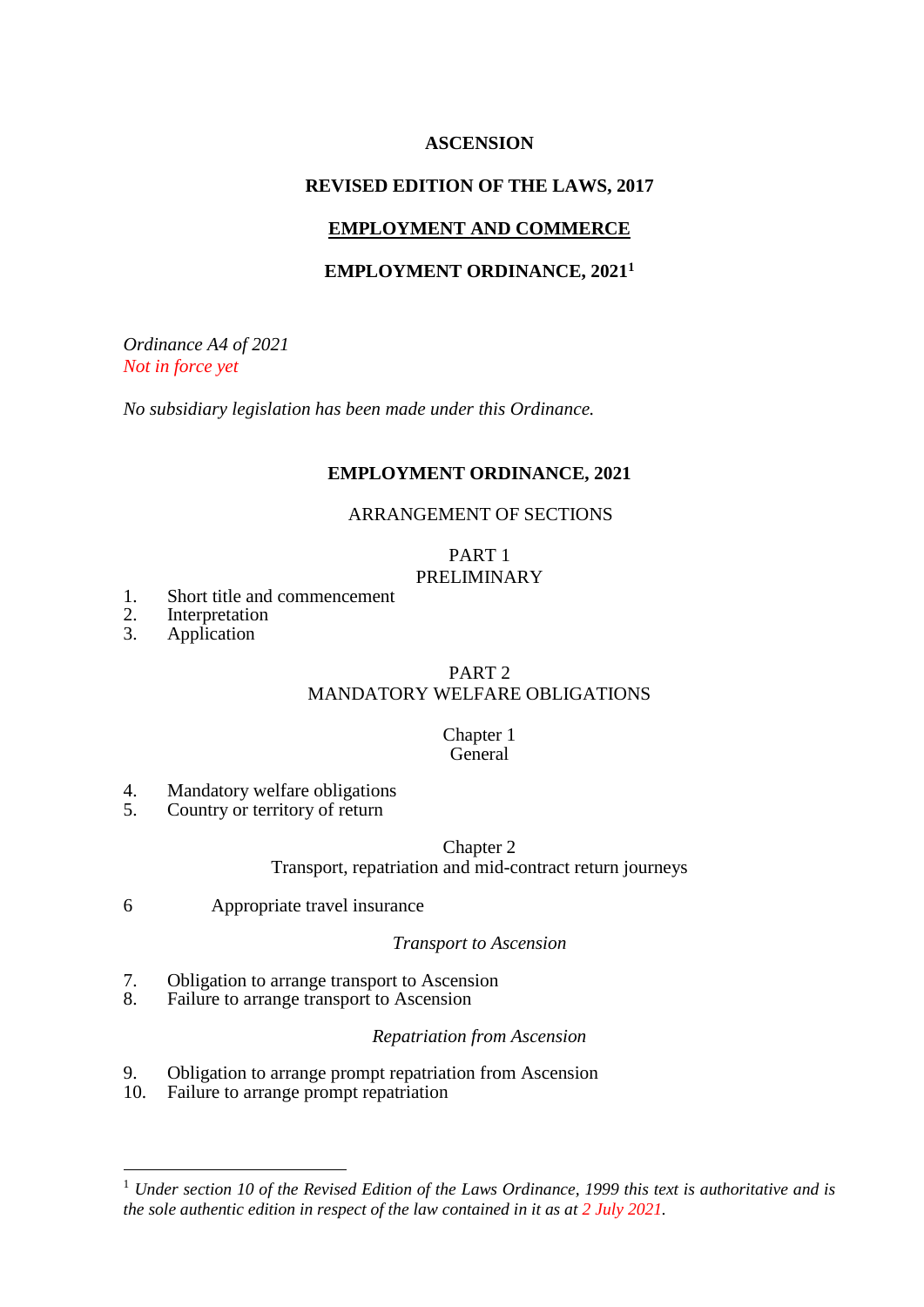#### *Mid-contract return journeys*

- 11. Obligation to provide mid-contract return journey<br>12. Failure to provide mid-contract return journey
- Failure to provide mid-contract return journey

#### *Compensation and reimbursement*

13. Claims for compensation or reimbursement under this Chapter

#### Chapter 3 Medical and dental care

- 14. Obligation to ensure the provision of necessary medical and dental care<br>15. Failure to ensure provisions of necessary medical or dental care
- 15. Failure to ensure provisions of necessary medical or dental care<br>16. Pre-employment medical assessments
- Pre-employment medical assessments

#### Chapter 4

#### Accommodation and utilities

- 17. Obligation to provide suitable accommodation and utilities<br>18. Suitability of accommodation
- 
- 18. Suitability of accommodation<br>19. Adequacy of utility allowance 19. Adequacy of utility allowance or payment in lieu<br>20. Failure to provide suitable accommodation
- Failure to provide suitable accommodation
- 21. Failure to provide utilities etc.

### Chapter 5

#### Food and messing facilities

- 22. Obligation to provide food and messing facilities
- 23. Failure to provide food and / or messing facilities

#### PART 3 THE EMPLOYMENT RELATIONSHIP

#### Chapter 1

#### Household Contracts, short-term, part-time and casual workers

- 24. Household Contracts
- 25. Short-term workers
- 26. Part-time workers
- 27. Casual workers
- 28. Non-compliant contracts

#### Chapter 2 Employment of children

- 29. Employment of children
- 30. Youth trainee agreement
- 31. Failure to comply with restriction on employment of children

#### Chapter 3

#### Written statement of particulars

- 32. Obligation to provide a written statement of particulars
- 33. Requirements for written statements of particulars
- 34. Failure to provide compliant written statement of particulars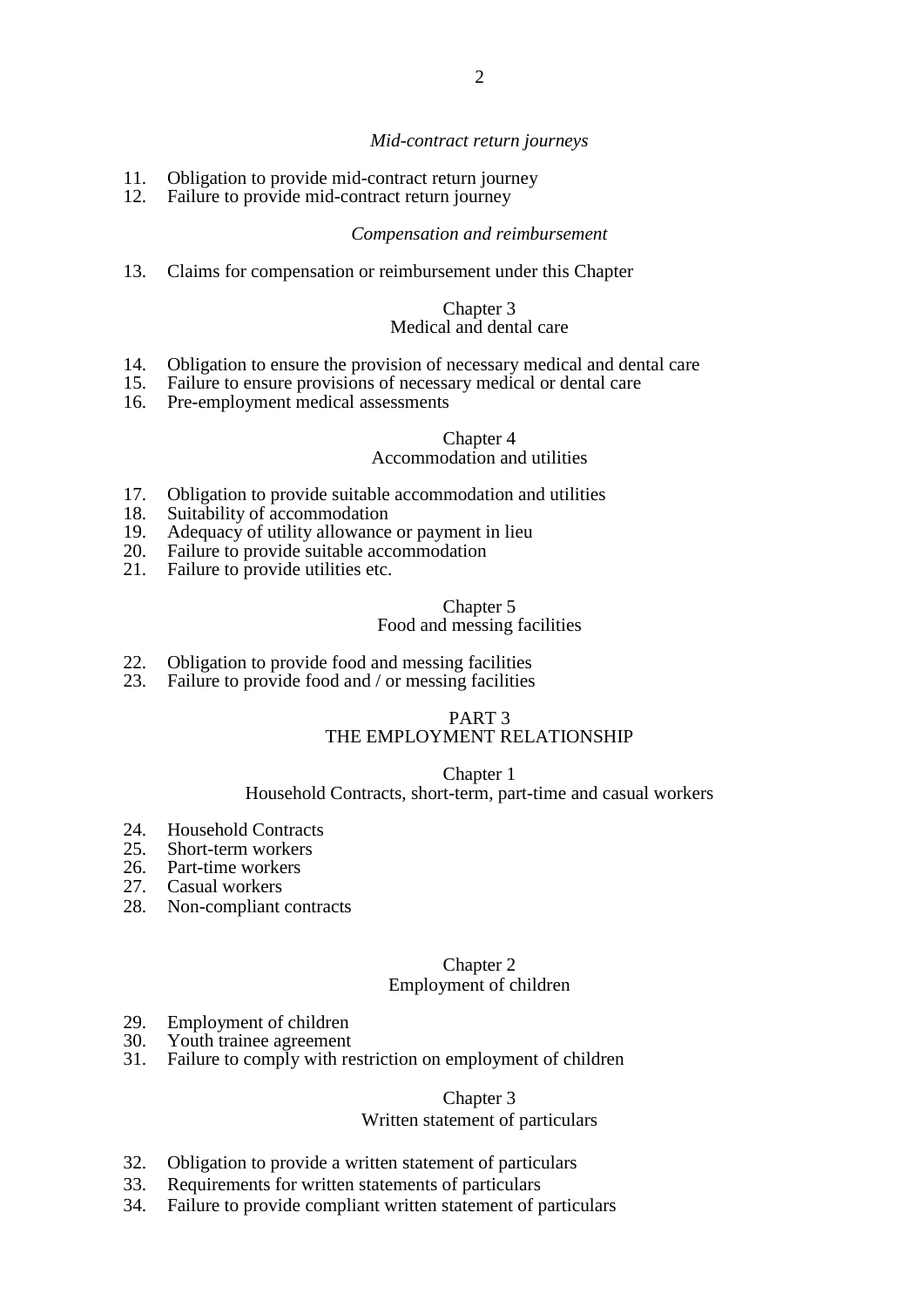# Chapter 4 Mandatory contract terms

- 35. Minimum paid annual leave entitlement
- 36. Maximum permitted contract length
- 37. Failure to comply with maximum permitted contract length
- 38. Minimum notice period
- 39. Failure to comply with minimum notice period
- 40. Right to request paid time off for public duties

#### Chapter 5

#### Gratuities and pensions

- 41. Obligation to provide gratuity scheme
- 42. Protection of gratuities
- 43. Pension schemes
- 44. Failure to pay gratuity
- 45. Gratuities and pensions: Administrator's powers
- 46. Gratuities and pensions: offences
- 47. Court's power to award compensation for employer's failure

#### Chapter 6

### Policies and procedures for management of employees

# *Dismissal*

- 48. Dismissal: policies and decision-making
- 49. Failure to comply with policies concerning dismissal

# *Contract expiry*

- 50. Offering new contracts to existing employees
- 51. Expiry of contract: failure to give notice or written decision

# Chapter 7

#### Dispute resolution

52. Internal dispute resolution

# Chapter 8 Employer status and employment data

- 53. Employer status
- 54. Employment data

# PART 4 MISCELLANEOUS

55. Regulations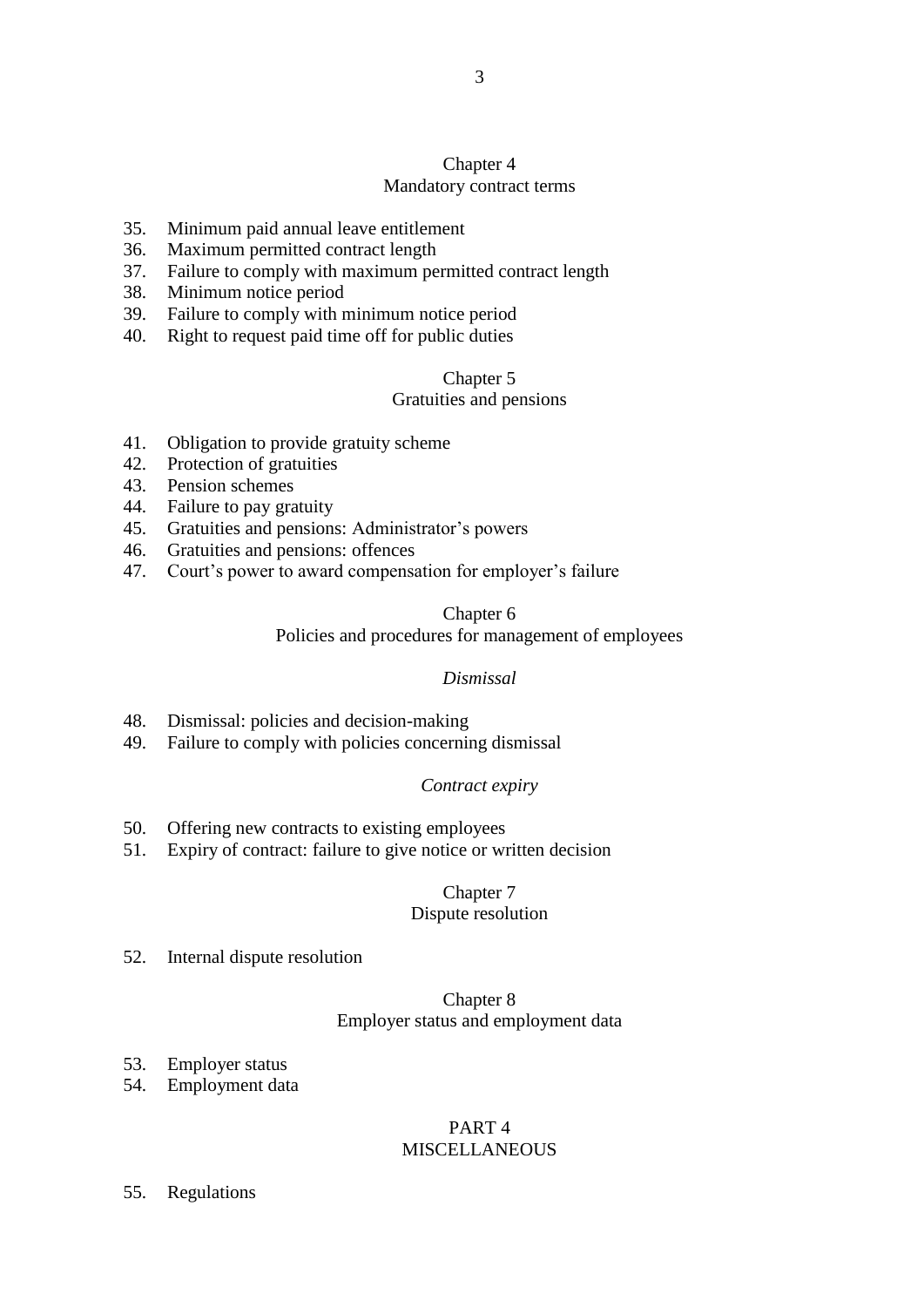56. Crown application

57. Repeal

AN ORDINANCE to regulate employment on Ascension; and for connected or incidental matters.

# **PART 1 PRELIMINARY**

### **Short title and commencement**

**1. (1)** This Ordinance may be cited as the Employment Ordinance, 2021.

**(2)** The provisions of this Ordinance come into force on such date or dates as the Governor may appoint by regulations.

- **(3)** Regulations under subsection (2) may—
- *(a)* appoint different dates for different purposes;
- *(b)* make such consequential, supplementary, incidental, transitional, transitory or savings provisions as are necessary in connection with the coming into force of the provisions of this Ordinance.

# **Interpretation**

- **2.** In this Ordinance—
- **"Accompanied Status"** means a status under a Primary Contract which entitles the employee to be accompanied by one or more dependants, and which makes provision for the welfare of those dependants in addition to that of the employee;
- **"accompanying dependant"** means an eligible dependant who is in Ascension otherwise than as a tourist, and includes dependants where the individual of whom they are a dependant is exempt from the provisions of this Ordinance;
- **"basic pay"** means an employee's basic rate of pay, without overtime, as provided for in the contract of employment; where the employee is a casual worker, then the amount will be based on the employee's average wages over the preceding three months, or for whatever period the employee was employed if fewer than three months;
- **"casual worker"** has the meaning assigned in section 27;

**"child"** means a person who is under 18 years of age;

- **"contract of apprenticeship"** has the meaning given by the English common law, being a contract which is primarily concerned with the training of the apprentice in a trade, profession or business for the purpose of the apprentice acquiring recognised qualifications in that trade, profession or business;
- **"contract of employment"** means a contract of service between an individual employee and an employer under which—
	- (a) the employee is required to provide the service personally to the employer;
	- (b) the employer has control over the employee in respect of the performance of the service;
	- (c) there is a mutuality of obligation between the employer and the employee;
	- (d) the service is provided wholly or mainly in Ascension, including work which takes place mainly in the territorial waters of Ascension,

and includes a contract of apprenticeship, but does not include any form of youth trainee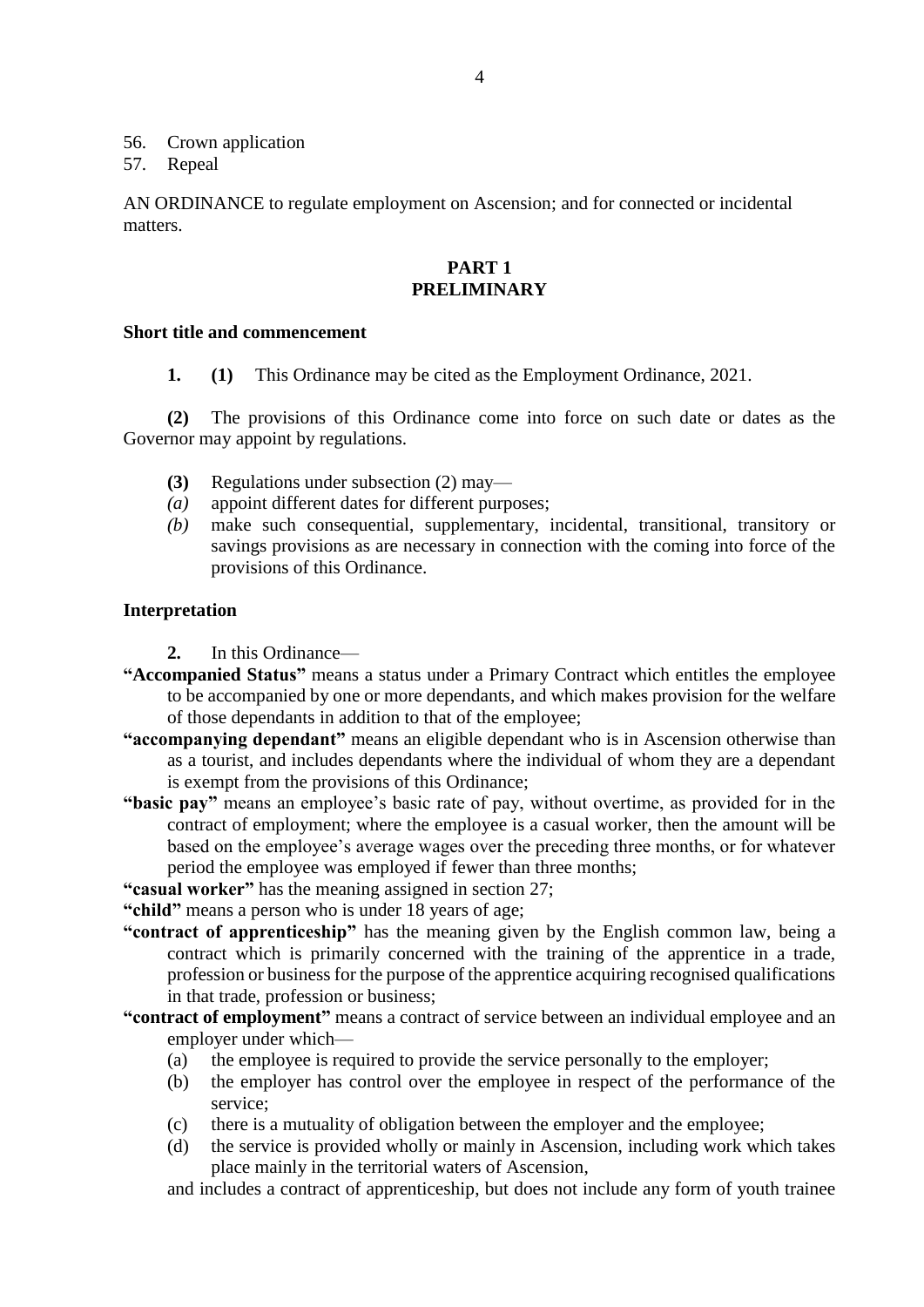scheme or internship;

**"contractor"** means an individual engaged directly or indirectly by an individual or organisation in Ascension, otherwise than under a contract of employment, to provide services which are wholly or mainly provided in Ascension, and includes any sub-contractor engaged by a contractor to assist in the provision of those services;

**"country or territory of return"** means—

- *(a)* the country or territory in which the individual was ordinarily resident immediately prior to beginning their initial journey to Ascension as an employee, accompanying dependant or contractor; or
- *(b)* in respect of mid-contract return journeys and repatriation from Ascension, where the individual no longer has a right of abode or right to enter or remain in the original country or territory, such other place where the individual has a right of abode or right to enter and remain as may be agreed between the individual and the employer;

**"Dentist"** means—

- *(a)* any person appointed to practise dentistry in Ascension under St Helena's Dentists Ordinance, 1955;
- *(b)* where no such person has been appointed, the Senior Medical Officer;

**"dependant"** means—

- *(a)* a spouse or civil partner of an employee, or a person with whom the employee is in a subsisting relationship akin to marriage or civil partnership;
- *(b)* any child for whom the employee or their spouse / partner has parental responsibility, whether under the law of Ascension or otherwise;
- **"eligible dependant"** means a dependant by whom an Accompanied Status employee is contractually entitled to be accompanied to Ascension;
- **"employee"** means an individual who provides services to an employer under a contract of employment;
- **"employer"** means an individual who, or an organisation which, employs employees or engages contractors (but does not include a contractor who engages a sub-contractor);
- **"gratuity"** means a lump sum paid by an employer to a Primary Contract employee at the completion of a contract of employment;
- **"Household Contract"** has the meaning assigned in section 24;
- **"lay advocate"** means a person appointed as a lay advocate under the Lay Advocates (Ascension) Ordinance, 2007;
- **"part-time worker"** has the meaning as assigned in section 26;
- **"Primary Contract"** means a contract of employment which provides for transport to and repatriation from Ascension and for welfare provisions, and which may have either Accompanied Status or Single Status;

**"short-term worker"** has the meaning assigned in section 25;

- **"Single Status"** is a status under a Primary Contract which does not entitle the employee to be accompanied by dependants;
- **"small employer"** means an employer that employs the equivalent of fewer than nine full-time employees (excluding casual workers and short-term workers, but including part-time workers), but does not include any employer that is liable to pay the business levy under the Business Levy Ordinance, 2012;
- **"mandatory welfare obligations"** means the obligations set out in Part 2 of this Ordinance that require employers to provide for the basic welfare needs of employees (including any eligible dependants) and contractors, including necessary medical and dental care, accommodation, utilities, and food and messing facilities;

**"worker"** means an employee or a contractor;

**"youth trainee agreement"** means an agreement between an individual who is between the ages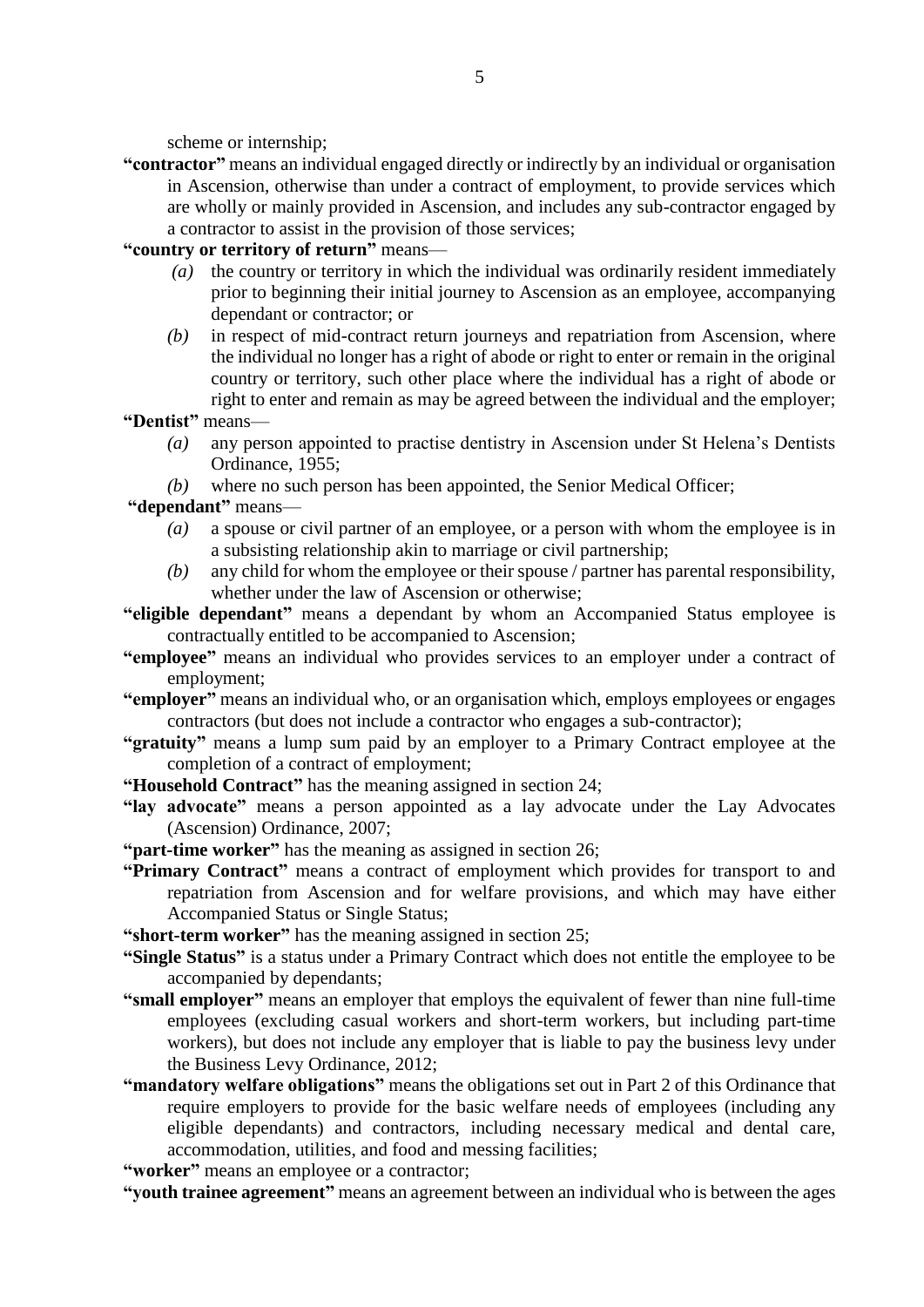of 16 and 18 at the start of the agreement ("**the youth trainee**") and an employer in Ascension, whereby the employer agrees to provide full-time, work-based vocational training to the youth trainee but which does not necessarily result in the youth trainee acquiring recognised qualifications.

# **Application**

**3. (1)** Subject to subsections (2) and (3), the Ordinance applies to all employees and contractors, regardless of whether the individual—

- *(a)* was recruited directly from overseas and employed under a Primary Contract; or
- *(b)* initially came to Ascension on some other basis (including as an accompanying dependant), but who has since been recruited locally and employed under a Primary Contract or Household Contract, or engaged as a contractor.

**(2)** The following classes of individuals are covered by the mandatory welfare obligations and the provisions of Chapter 3 of Part 3 only—

- *(a)* individuals employed by a non-governmental overseas employer under a contract which is enforceable in that jurisdiction and who are posted to Ascension for a fixed period;
- *(b)* contractors who are in Ascension for a fixed period to provide services to an individual or organisation in Ascension as part of a trade, profession or business undertaking;
- *(c)* members of the St Helena Police Service serving on Ascension under section 19 of St Helena's Police Service Ordinance, 1975.
- **(3)** Save where otherwise indicated, the employer of—
- *(a)* an employee on a Household Contract;
- *(b)* a contractor who is also
	- (i) a Primary Contract employee (whether of that employer or another), or
	- (ii) an accompanying dependant of a Primary Contract employee,

is not obliged comply with the mandatory welfare obligations in respect of that individual.

- **(4)** This Ordinance does not apply in respect of any individual who—
- *(a)* is employed directly by the United Kingdom Government, including members of Her Majesty's armed forces, and who is posted to Ascension for a fixed period;
- *(b)* is employed directly by the United States Government, including members of the United States Air Force and Space Force;
- *(c)* is employed by other governments (including the St Helena Government) or intergovernmental organisations (including the North Atlantic Treaty Organisation (NATO)), and who is working on Ascension on a short-term basis.

# **PART 2 MANDATORY WELFARE OBLIGATIONS**

# **Chapter 1 General**

#### **Mandatory welfare obligations**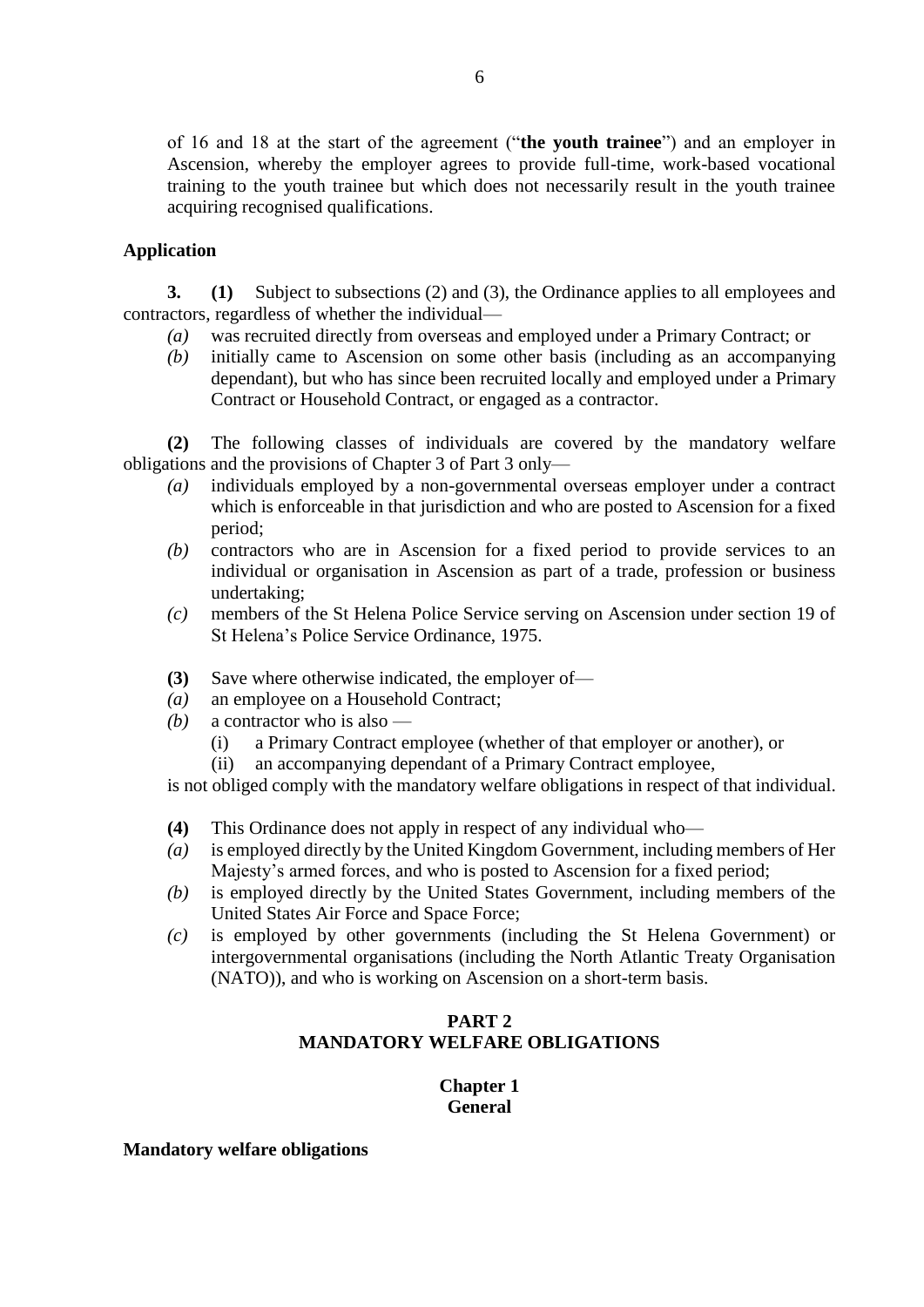**4. (1)** Subject to section 3, an employer that contracts an individual to work wholly or mainly in Ascension, whether as an employee or as a contractor, is responsible for the welfare of the individual and any accompanying dependants and must, at the employer's expense, comply with the mandatory welfare obligations set out in this Part.

- **(2)** The mandatory welfare obligations are—
- *(a)* to arrange the worker's transport to Ascension from their country or territory of return (as provided in section 7);
- *(b)* to arrange for the worker's prompt repatriation from Ascension to their country or territory of return once the worker's contract ends (as provided in section 9);
- *(c)* if the term of the contract is to exceed 15 months—
	- (i) to provide for a minimum of one mid-contract return journey to permit the worker to visit their country or territory of return, or
	- (ii) at the worker's request make provision for payment in lieu thereof, (as provided in section 11);
- *(d)* to ensure the provision of necessary medical and dental care which is appropriate to the needs of the worker, including the reasonable costs of any off-island treatment that may be necessary during the term of the contract (as provided in section 14);
- *(e)* to ensure the provision of accommodation on Ascension that is suitable for the worker, including—
	- (i) a supply of electricity and water and access to waste water services, and
	- (ii) an adequate periodic water and electricity usage allowance, or payment in lieu thereof,

(as provided in sections 17, 18 and 19);

- *(f)* whilst the worker is in Ascension, to ensure—
	- (i) the provision of food, or adequate payment in lieu thereof,
	- (ii) the provision of messing facilities which may comprise catered messing facilities, self-catering facilities by means of which the person can store, prepare and consume food in their accommodation, or some other arrangement of like effect,

(as provided in section 22).

**(3)** If the worker is an employee with Accompanied Status, the same provisions apply in respect of—

- *(a)* the employee's accompanying dependants,
- *(b)* any child to which an employee or accompanying dependant gives birth during the term of the contract and in respect of which the employee has parental responsibility,

as they apply to the employee.

**(4)** The mandatory welfare obligations apply from the start of the relevant contract and continue, regardless of the fact that the relevant contract may have ended, until the earlier of—

- *(a)* the time when the individual departs Ascension in accordance with the employer's obligation to repatriate; or
- *(b)* when the employer's obligation to repatriate the individual ceases to apply.

**(5)** For the purposes of this Part the "**relevant contract**" means the contract which gives rise to the relevant mandatory welfare obligation whether or not the individual to whom the obligation is owed is a party to that contract.

#### **Country or territory of return**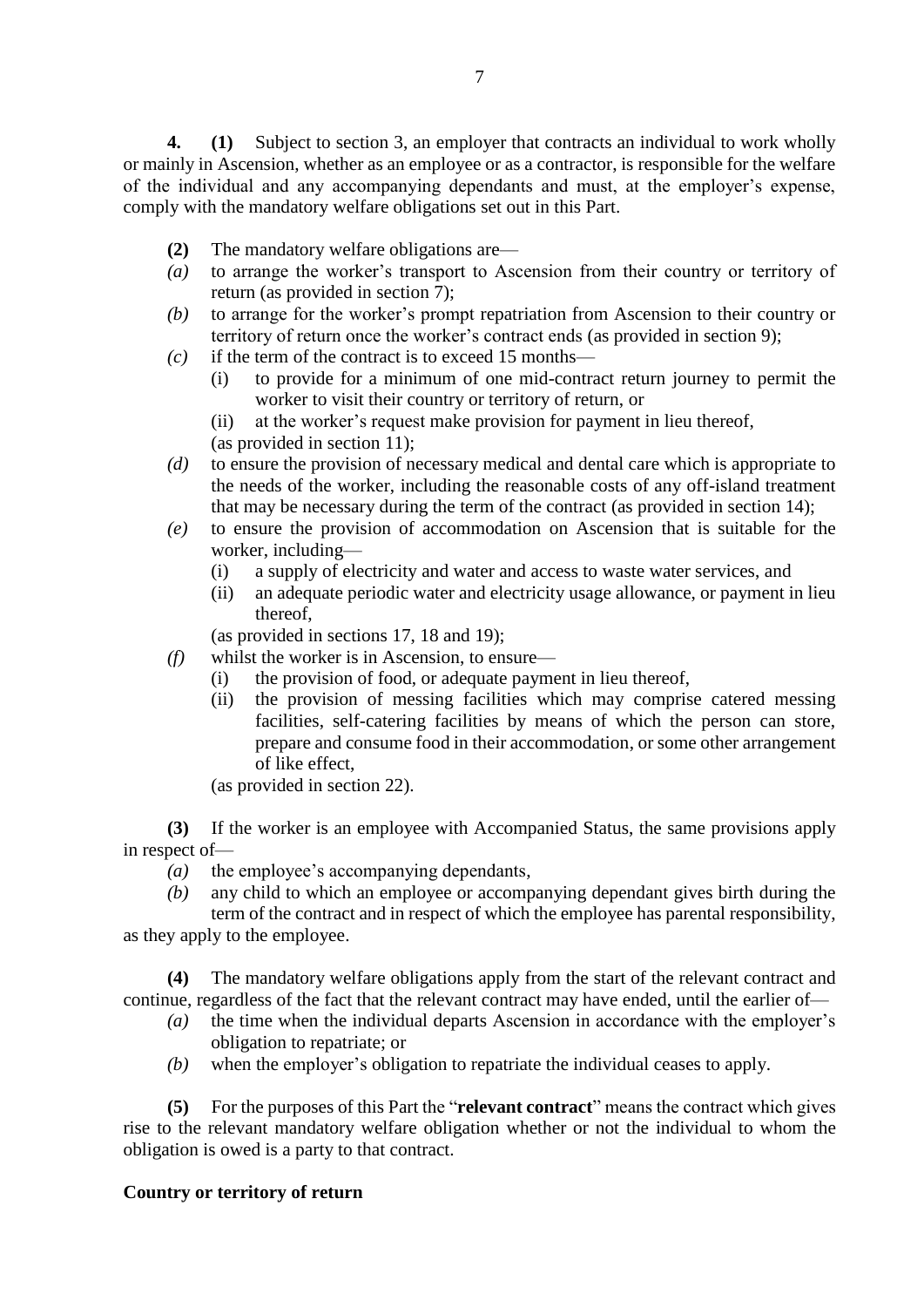**5.** When an employer enters into a contract with a worker, the employer must establish, and the contract must state, the country or territory of return of the worker and that of any accompanying dependants.

# **Chapter 2 Transport, repatriation and mid-contract return journeys**

# **Appropriate travel insurance**

**6** Where an obligation arises in this Chapter to provide or cover the cost of appropriate travel insurance, the travel insurance will be considered appropriate if it provides as a minimum—

- *(a)* medical cover for each individual in respect of whom the obligation applies (including cover for pre-existing medical conditions);
- *(b)* cover in the event that any part of the journey or journeys to which it relates is subject to delay or cancellation;
- *(c)* cover for baggage lost, stolen or damaged in transit.

# *Transport to Ascension*

# **Obligation to arrange transport to Ascension**

**7. (1)** Subject to subsection (6), an employer that contracts an individual to work wholly or mainly in Ascension, whether as an employee or as a contractor, must arrange and pay for the worker's transport to Ascension from their country or territory of return.

**(2)** If the worker is an employee with Accompanied Status, the employer must, if the employee so requests, arrange and pay for the transport of any eligible dependants to Ascension from their country or territory of return.

**(3)** The obligation under subsections (1) and (2) includes the requirement to arrange transport to the port of departure, air or sea travel to Ascension, and transport from the airhead or pierhead to the individual's accommodation in Ascension, and includes the cost of accommodation and reasonable subsistence for any necessary overnight stay during such travel.

**(4)** The employer must provide, or cover the cost of, appropriate travel insurance for the worker and any eligible dependants.

- **(5)** For purposes of subsection (3)—
- *(a)* where direct flights to Ascension operate from the country or territory of return, the port of departure will be the nearest airport to the individual's home from which such flights operate; or
- *(b)* if no direct flights to Ascension operate from the country or territory of return, the individual may nominate the most convenient port of departure within the country or territory of return.

**(6)** The obligations under this section do not apply to an individual who is in Ascension immediately prior to the start of the relevant contract.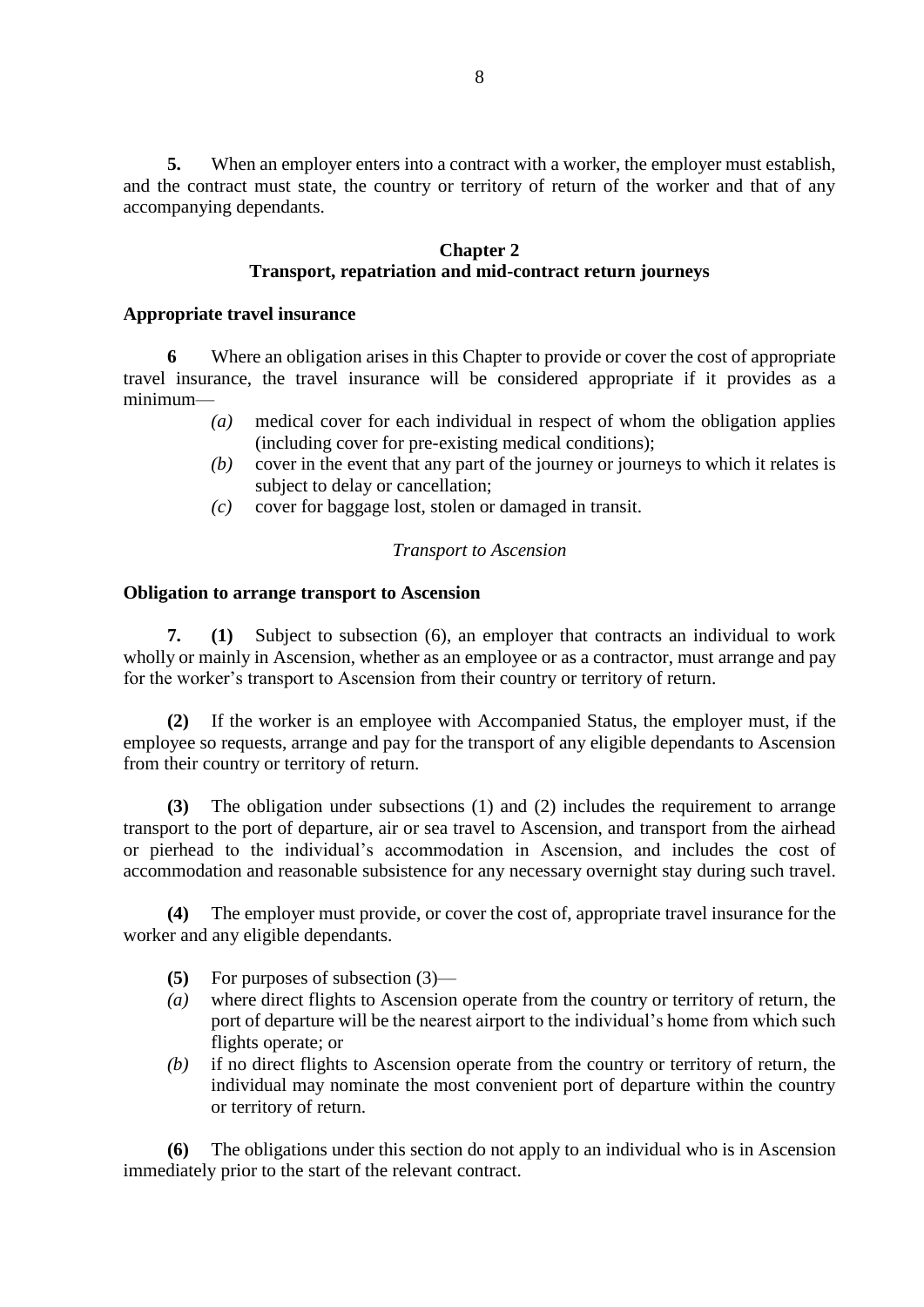**(7)** The obligations under this section must be included in the contract of employment or contract for service and if the contract does not expressly provide for this, the court may declare that it is an implied term.

#### **Failure to arrange transport to Ascension**

**8. (1)** If an employer fails to arrange transport to Ascension for a worker and any eligible dependants as required by section 7—

- *(a)* the worker may terminate the contract before departing for Ascension on the basis that the employer is in breach of contract, and may claim from the employer any damages associated with that breach; or
- *(b)* the worker and any eligible dependants may pay for their travel to Ascension, including appropriate travel insurance, and claim reimbursement from the employer of an amount equal to two times the costs actually incurred, in accordance with section 13.

**(2)** The costs on which the claim for reimbursement is based must be reasonable in the circumstances having regard to the route and class travelled, and the date on which the worker is required to commence work in Ascension.

**(3)** If the individual is entitled under the contract to an allowance to ship personal effects or a vehicle to Ascension, then subsection (1)*(b)* applies in respect of that allowance.

# *Repatriation from Ascension*

#### **Obligation to arrange prompt repatriation from Ascension**

**9. (1)** Employers must arrange and pay for a worker's prompt repatriation from Ascension to their country or territory of return at the end of the relevant contract.

**(2)** If the worker is an employee with Accompanied Status, the obligation under subsection (1) also applies to any accompanying dependant as it applies to the employee.

**(3)** The obligation under subsection (1) includes the requirement to arrange transport from the individual's accommodation in Ascension to the airhead or pierhead, air or sea travel to the country or territory of return, and transport from the relevant port to the individual's nominated address, and includes cost of accommodation and reasonable subsistence for any necessary overnight stay during such travel.

**(4)** The employer must provide, or cover the cost of, appropriate travel insurance for the worker and any accompanying dependants.

**(5)** For purposes of subsection (1), the requirement of promptness will be satisfied if the individual departs from Ascension no later than the first available departure to the individual's country or territory of return after the end of the relevant contract.

- **(6)** The date of an individual's departure may lawfully be delayed—
- *(a)* if the individual is involved in criminal proceedings and is required to remain in the jurisdiction, or where the proceedings are the subject of an ongoing appeal,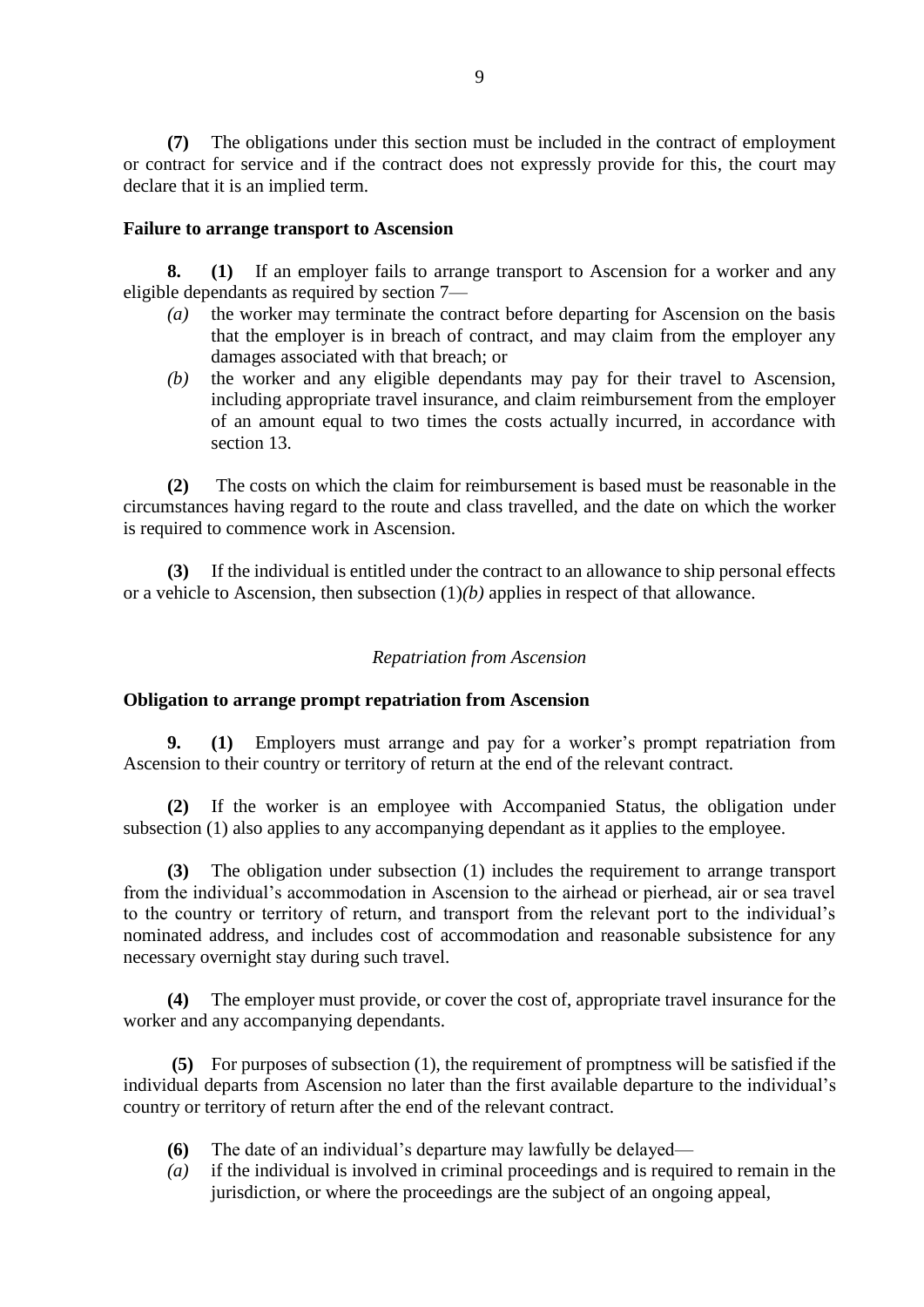*(b)* if the individual is considered by a medical professional to be unfit to fly, or

*(c)* in exceptional circumstances, with the prior written consent of the Administrator, and during this time the employer remains responsible for the individual's welfare.

**(7)** If a worker is contractually entitled to an allowance to ship personal effects or a vehicle to Ascension, including the personal effects of any eligible dependants, the employer must—

- *(a)* provide at least a corresponding allowance on repatriation, even if the country or territory of return is not the country or territory from which the worker was transported at the start of the contract; and
- *(b)* make provision for the repatriation of the worker's personal effects (and, where applicable, a vehicle) and those of any accompanying dependants within a reasonable time.

**(8)** The obligation of an employer to repatriate an individual under this section applies only if the individual is in Ascension during the period between the end of the relevant contract and the first available departure to the individual's country of territory of return.

**(9)** An employer may agree with an individual that the obligation to repatriate under this section ceases to apply if, before the first available departure, the individual becomes otherwise entitled to be repatriated, whether under a Primary Contract or by being or becoming an accompanying dependant or otherwise.

**(10)** The obligation under this section must be included in the contract of employment or contract for service and if the contract does not expressly provide for this, the court may declare that it is an implied term.

# **Failure to arrange prompt repatriation**

**10. (1)** If an employer fails promptly to repatriate an individual from Ascension as required by section 9—

- *(a)* the individual may pay for their travel, including appropriate travel insurance, and claim reimbursement from the employer of an amount equal to two times the costs actually incurred, in accordance with section 13; or
- *(b)* the Government may arrange and pay for repatriation of the individual from Ascension, including appropriate travel insurance, and recover the full cost thereof from the employer.

**(2)** The costs on which the claim for reimbursement is based must be reasonable in the circumstances having regard to the route and class travelled.

**(3)** If the individual is entitled to an allowance to ship personal effects or a vehicle on repatriation, then subsection (1)*(a)* applies in respect of that allowance.

# *Mid-contract return journeys*

# **Obligation to provide mid-contract return journey**

**11. (1)** If a worker's contract exceeds 15 months, the worker is entitled to, and the employer must provide, a minimum of one return journey to the worker's country or territory of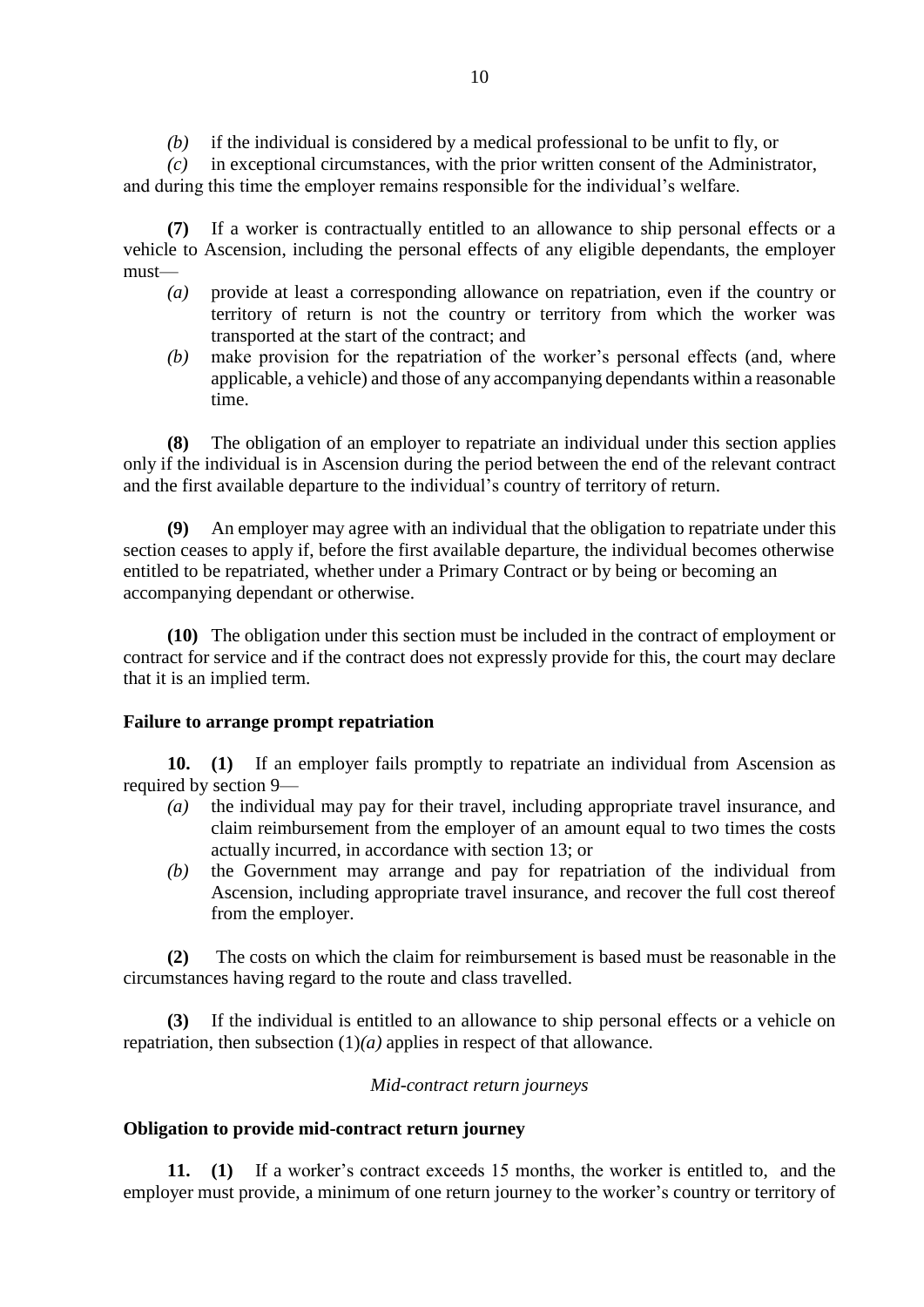return during the term of that contract.

**(2)** If the worker is an employee with Accompanied Status, the entitlement under subsection (1) also applies to any accompanying dependant as it applies to the employee.

- **(3)** The obligation under subsection (1)—
- *(a)* includes a requirement to arrange and pay for a return travel between Ascension and the individual's nominated port of arrival in the country or territory of return, and any necessary transit accommodation during such travel;
- *(b)* does not include a requirement to pay for any subsistence, travel or other accommodation during the individual's stay in the country or territory of return or elsewhere.

**(4)** The employer must provide, or cover the cost of, appropriate travel insurance for the worker and any accompanying dependants.

- **(5)** In the case of an individual who is—
- *(a)* a Primary Contract employee, and subject to the employee's remaining leave entitlement, the employer must allow the employee to take sufficient paid leave to enable P to take the mid-contract return journey;
- *(b)* a contractor, the contract need not provide for paid leave but the employer must enable the contractor to take sufficient time off to enable P to take the mid-contract return journey;
- *(c)* an accompanying dependant employed on a Household Contract, the individual's employer must allow sufficient leave, whether paid or unpaid, to enable the individual to take the mid-contract return journey to which he or she is entitled as an accompanying dependant.

**(6)** An employer may, at the worker's request, agree in writing to pay the worker in lieu of such worker or any accompanying dependant taking the mid-contract return journey.

**(7)** If there are reasonable grounds to believe that, for reasons beyond the control of both the employer and the individual, it is not going to be possible for an individual to begin their mid-contract return journey before the start of the last quarter of the term of the relevant contract, the employer may agree with the individual to make a payment in lieu of such journey.

**(8)** The entitlement under this section must be included in the contract of employment or contract for service and if the contract does not expressly provide for this, the court may declare that it is an implied term.

# **Failure to provide mid-contract return journey**

**12. (1)** If an employer refuses to provide a mid-contract return journey for an individual, including failing to provide sufficient leave or time off in accordance with section  $11(5)$ —

*(a)* where the individual is a worker, the individual may claim from the employer compensation of an amount equal to—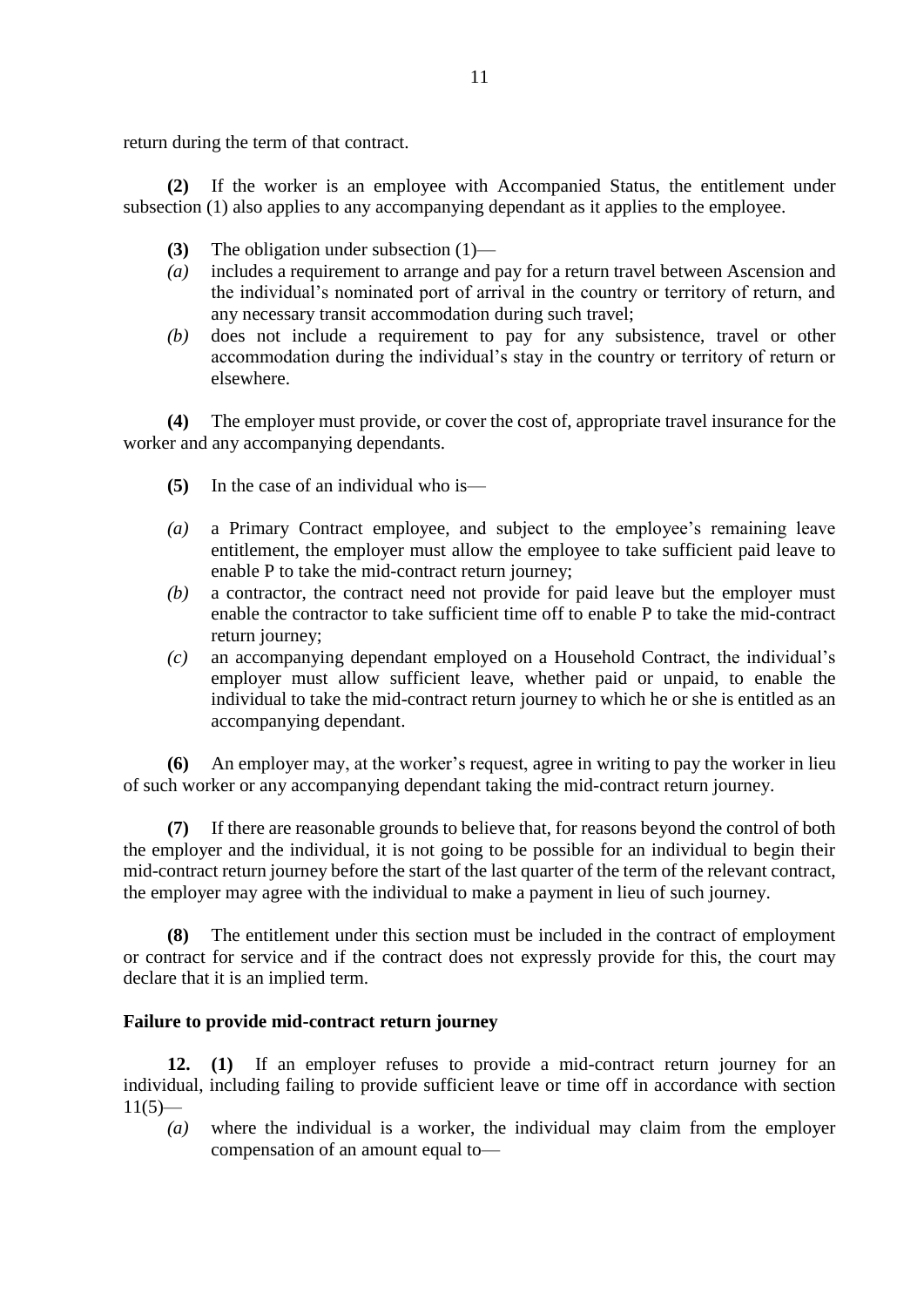- (i) two times the notional cost of a return journey to the port of departure from which the individual originally travelled to Ascension at the start of the relevant contract; and
- (ii) in the case of an employee, additionally claim as compensation an amount equal to two months' basic pay;
- *(b)* where the individual is an accompanying dependant, the individual may either—
	- (i) claim from the employer compensation of an amount equal to two times the notional cost of a return journey to the port of departure from which the individual originally travelled to Ascension at the start of the relevant contract; or
	- (ii) pay for the mid-contract return journey, including appropriate travel insurance if necessary, and claim reimbursement from the employer for an amount equal to two times the costs actually incurred, in accordance with section 13.

**(2)** The notional costs claimed under subsection (1)*(a)*(i) or *(b)*(i) must be based on the most direct route to the relevant port of arrival on a standard economy class ticket and at the cost applicable at the time of intended travel.

**(3)** The costs on which the claim for reimbursement under subsection (1)*(b)*(ii) is based must be reasonable in the circumstances having regard to the route and class travelled.

# *Compensation and reimbursement*

#### **Claims for compensation or reimbursement under this Chapter**

- **13. (1)** This section applies where an individual is entitled to claim—
- *(a)* reimbursement under section 8(1)*(b)* in respect of transport to Ascension;
- *(b)* reimbursement under section 10(1)*(a)* in respect of prompt repatriation from Ascension;
- *(c)* in respect of mid-contract return journeys—
	- (i) compensation under section  $12(1)(a)(i)$  and (ii) and  $12(1)(b)(i)$ ;
	- (ii) reimbursement under section 12 (1)*(b)*(ii).

**(2)** The individual must make the request for compensation or reimbursement to the employer in writing and provide—

- *(a)* the basis on which the notional costs were calculated, or
- *(b)* proof of the costs actually incurred,
- as the case may be.

**(3)** The employer must compensate or reimburse the individual in full within 56 calendar days of receiving a written request in accordance with subsection (2).

**(4)** Failure by the employer to compensate or reimburse the individual, or any difference between the amount to which the individual is entitled and the amount actually paid by the employer, will be recoverable in civil proceedings as a debt on which the individual may also claim interest.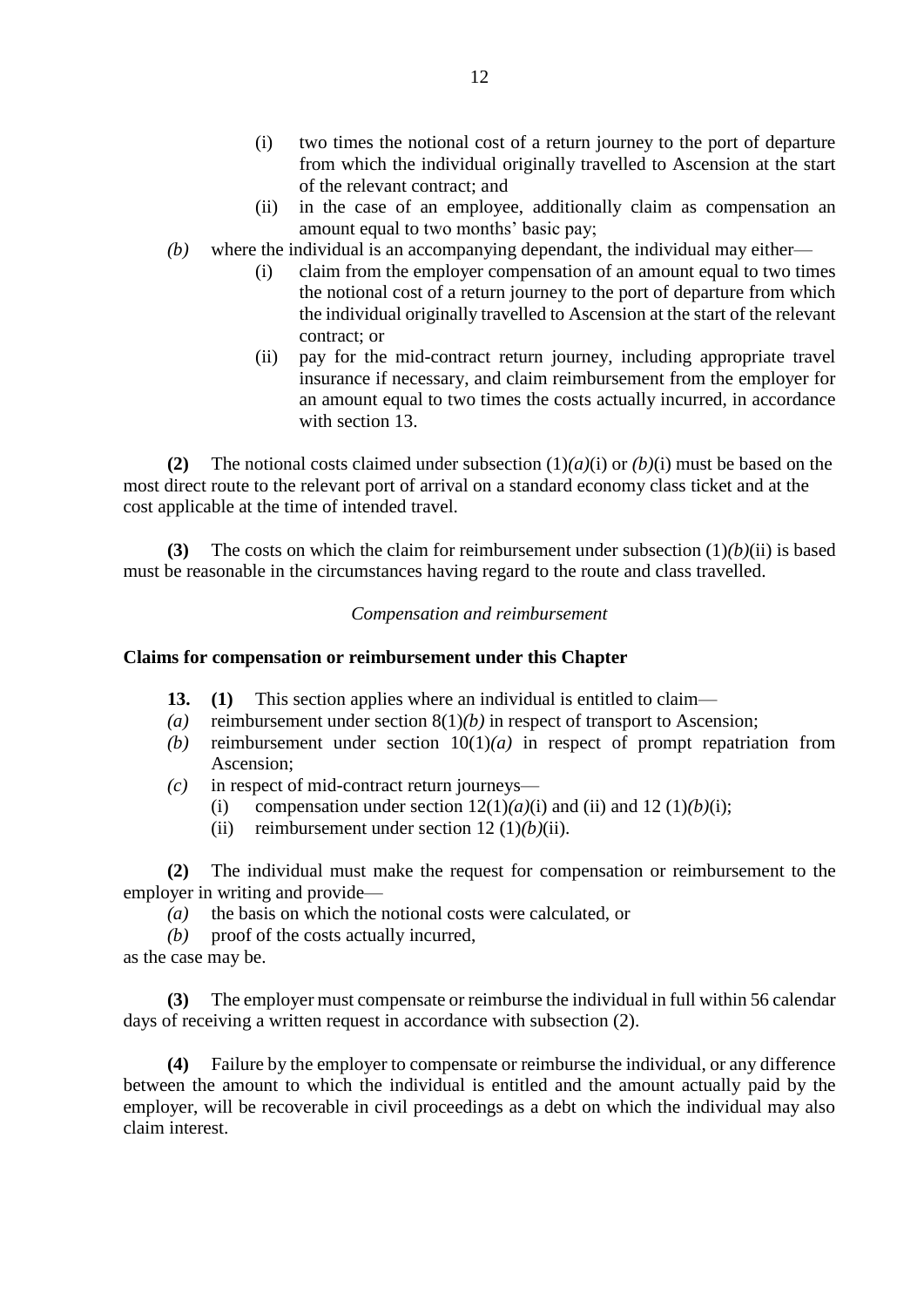**(5)** If the employer disputes the amount to which the individual claims to be entitled on grounds of reasonableness, it will be for the employer to show that the amount claimed is not reasonable.

### **Chapter 3 Medical and dental care**

#### **Obligation to ensure the provision of necessary medical and dental care**

**14. (1)** Employers must ensure the provision of such medical and dental care as the Senior Medical Officer or Dentist consider necessary and which is appropriate for the needs of each worker and any accompanying dependants.

**(2)** The obligation under subsection (1) includes an obligation to pay for the medically necessary referral of an individual to a specialist outside of Ascension including the funding of travel and accommodation overseas for the individual and, where necessary for the welfare of the individual, the cost of the individual being accompanied.

**(3)** An employer must not to require an individual to whom the obligation in subsection (1) is owed to contribute financially to the cost of any necessary medical or dental care, including any test, treatment or procedure, and if an individual pays for any such necessary medical or dental care, the employer must reimburse the individual promptly and in full.

**(4)** The Governor may, by regulations under section 55, prescribe the circumstances (including by reference to specified test, treatments, procedures or diagnoses) in which medical or dental treatment will be deemed necessary for the purposes of this section.

# **Failure to ensure provision of necessary medical or dental care**

**15. (1)** If an employer fails to ensure the provision of necessary medical or dental care as required by section 14(1), the Government must provide the necessary care and may recover the full cost thereof from the employer as a civil debt on which interest may be claimed.

**(2)** If an employer fails to reimburse an individual promptly and in full in accordance with section 14(3) after having received from the individual a written request supported by evidence of the amount due, the individual may recover from the employer the full amount as a civil debt on which the individual may also claim interest.

#### **Pre-employment medical assessments**

**16. (1)** In order to ensure that the medical and dental services available in Ascension are appropriate to an individual, employers must make arrangements for the carrying out of preemployment medical assessments at the employer's expense in respect of any prospective worker and potential eligible dependants before entering into a contract with such worker.

- **(2)** For the purpose of enabling the Government to—
- *(a)* effectively manage risks associated with individuals with pre-existing medical conditions; and
- *(b)* determine the extent to which any such pre-existing medical condition will be, and is likely to remain, manageable whilst the individual is in Ascension;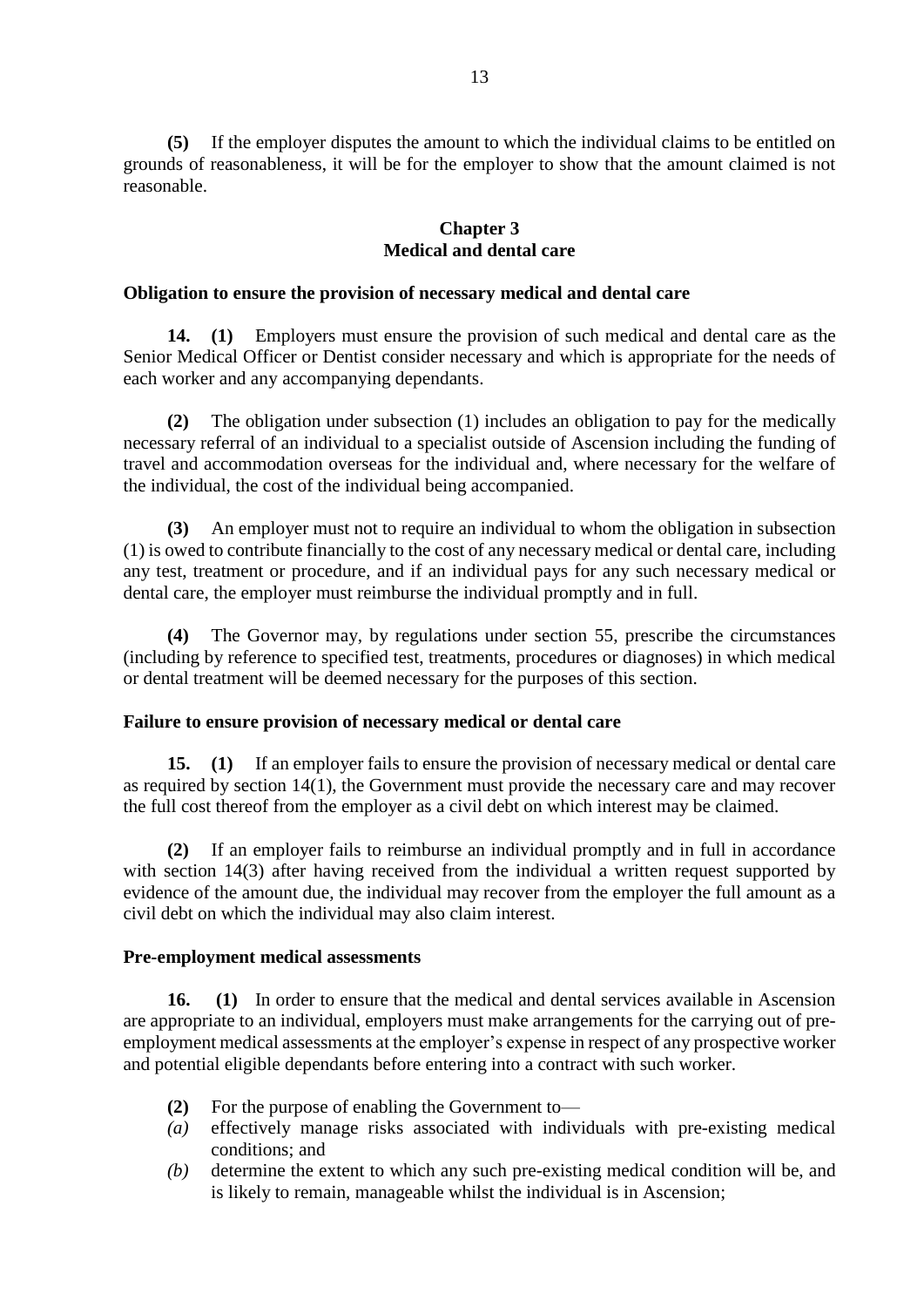employers may or, if regulations so provide, must make arrangements for any pre-employment medical assessment referred to in subsection (1) to be shared with the Senior Medical Officer and Dentist before the individual to which the assessment relates is permitted or required to travel to Ascension.

- **(3)** The Governor may, by regulations under section 55,—
- *(a)* prescribe the minimum requirements for a pre-employment medical assessment under subsection (1);
- *(b)* prescribe the circumstances in which an employer is obliged to provide a preemployment medical assessment to the Senior Medical Officer or Dentist under subsection (2);
- *(c)* provide that any employer who fails without reasonable excuse to comply with the provisions of this Chapter, or any provisions of the regulations made under this section, will commit an offence and may be subject to a fine not exceeding £10,000.

# **Chapter 4 Accommodation and utilities**

# **Obligation to provide suitable accommodation and utilities**

**17. (1)** Employers must ensure the provision of suitable accommodation for each of its workers and accompanying dependants, which must be allocated to the worker before the beginning of the relevant contract.

**(2)** The accommodation referred to in subsection (1) must include a supply of electricity and water, and access to waste water services.

**(3)** Where access to water and / or electricity is metered, the employer must provide to the worker either an adequate periodic water or electricity allowance, as the case may be, or payment in lieu thereof, otherwise the supply must be provided at no cost.

**(4)** In the case of a Primary Contract employee, the contract must identify the accommodation allocated and, where applicable, set out details of the utility allowance or amount of payment in lieu thereof as provided in section 19.

# **Suitability of accommodation**

**18. (1)** Accommodation provided under section 17 will not be considered suitable unless it meets the following standards—

- *(a)* the accommodation must be safe, secure and in a good state of repair;
- *(b)* the accommodation must provide adequate ventilation;
- *(c)* if the accommodation is shared, it must afford sufficient privacy to the individual;
- *(d)* the accommodation must include access to toilet and washing facilities, including hot water;
- *(e)* if a worker shares accommodation or toilet and washing facilities with persons other than their accompanying dependants, the accommodation must be shared only with members of the same sex, where possible;
- *(f)* the accommodation must include a washing machine and drying area, or access to either communal laundry facilities or a laundry service provided by the employer.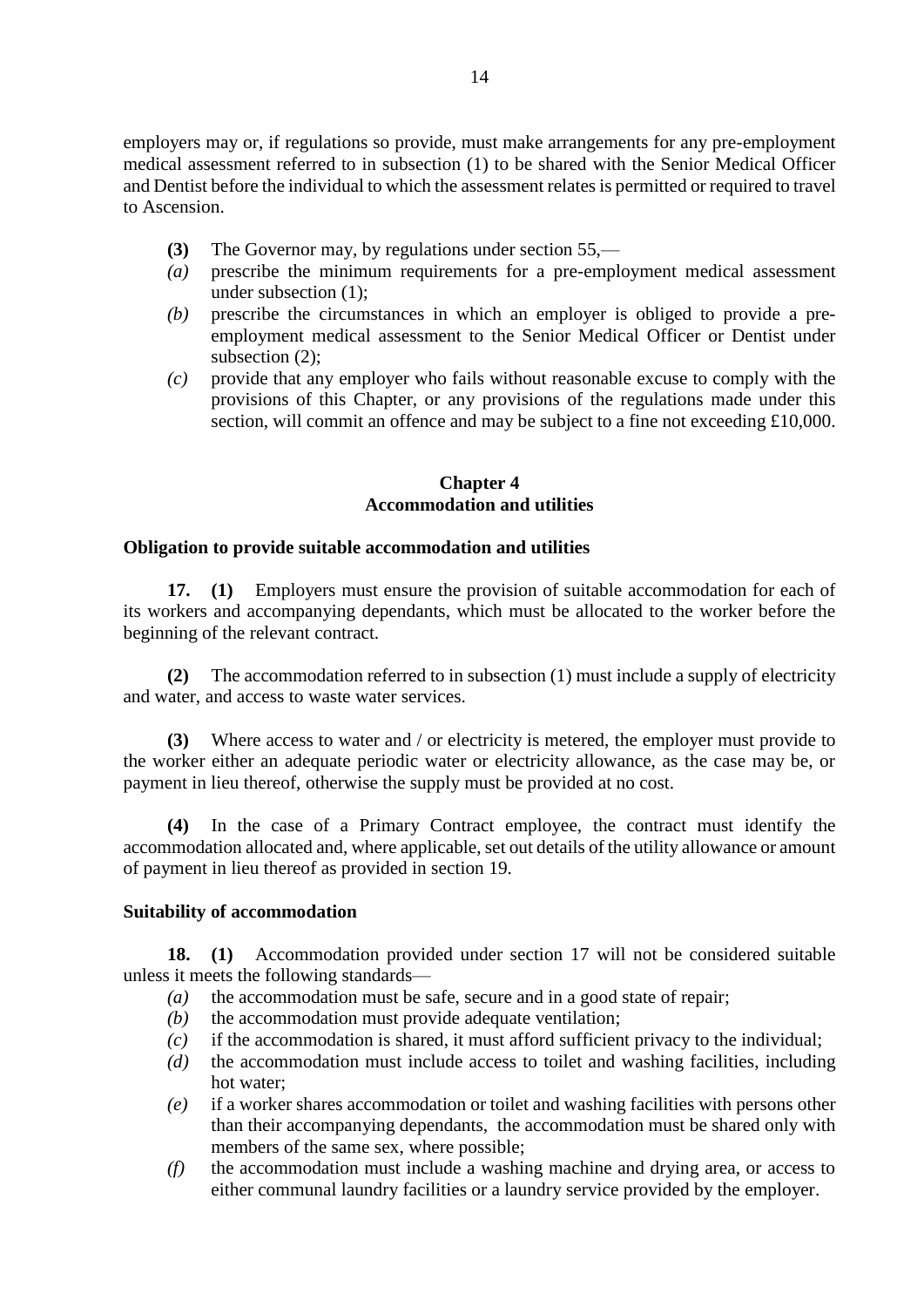**(2)** If the employer does not provide catered messing facilities in accordance with section 22, then the accommodation must include adequate self-catering facilities to enable the storage (including cold storage), preparation and consumption of food.

**(3)** The employer must have in place a mechanism for the reporting and repairing of faults in a timely manner.

**(4)** The Governor may, by regulations under section 55, make further provisions concerning—

- *(a)* the suitability of accommodation including minimum standards to be met which exceed those set out in subsection (1), and
- *(b)* the obligation on employers to have in place a mechanism for the reporting and repairing faults in a timely manner as provided in subsection (3).

#### **Adequacy of utility allowance or payment in lieu**

**19.** In order to be considered adequate, the utility allowance or payment in lieu under section 17(3) must be sufficient to cover an average level of usage over the relevant period taking into account the size of the accommodation and the number of people living there.

#### **Failure to provide suitable accommodation**

**20. (1)** If an employer fails to provide suitable accommodation as required by section 17(1), the Government may provide suitable accommodation for the worker and any accompanying dependants and may charge the employer at a commercial rate for providing such accommodation.

**(2)** If the employer allocates accommodation which the worker considers to be unsuitable, the worker must make use of the employer's internal complaint resolution mechanism, if any.

**(3)** If a worker has concerns about the condition of the accommodation the worker must address this through the employer's mechanism for the reporting and repairing of faults referred to in section 18(3) and, if not satisfactorily resolved, through the employer's internal complaint resolution mechanism, if any, or other applicable procedure for the resolution of complaints about the condition of a worker's accommodation.

- **(4)** If the employer—
- *(a)* has no internal complaint resolution mechanism or other applicable procedure in place for the resolution of complaints about the condition of a worker's accommodation;
- *(b)* fails to respond to a complaint made in accordance with its internal complaint resolution mechanism or other applicable procedure; or
- *(c)* provides a response to a complaint with which the worker is dissatisfied,

the worker may raise the complaint in writing with the Administrator.

#### **Failure to provide utilities etc.**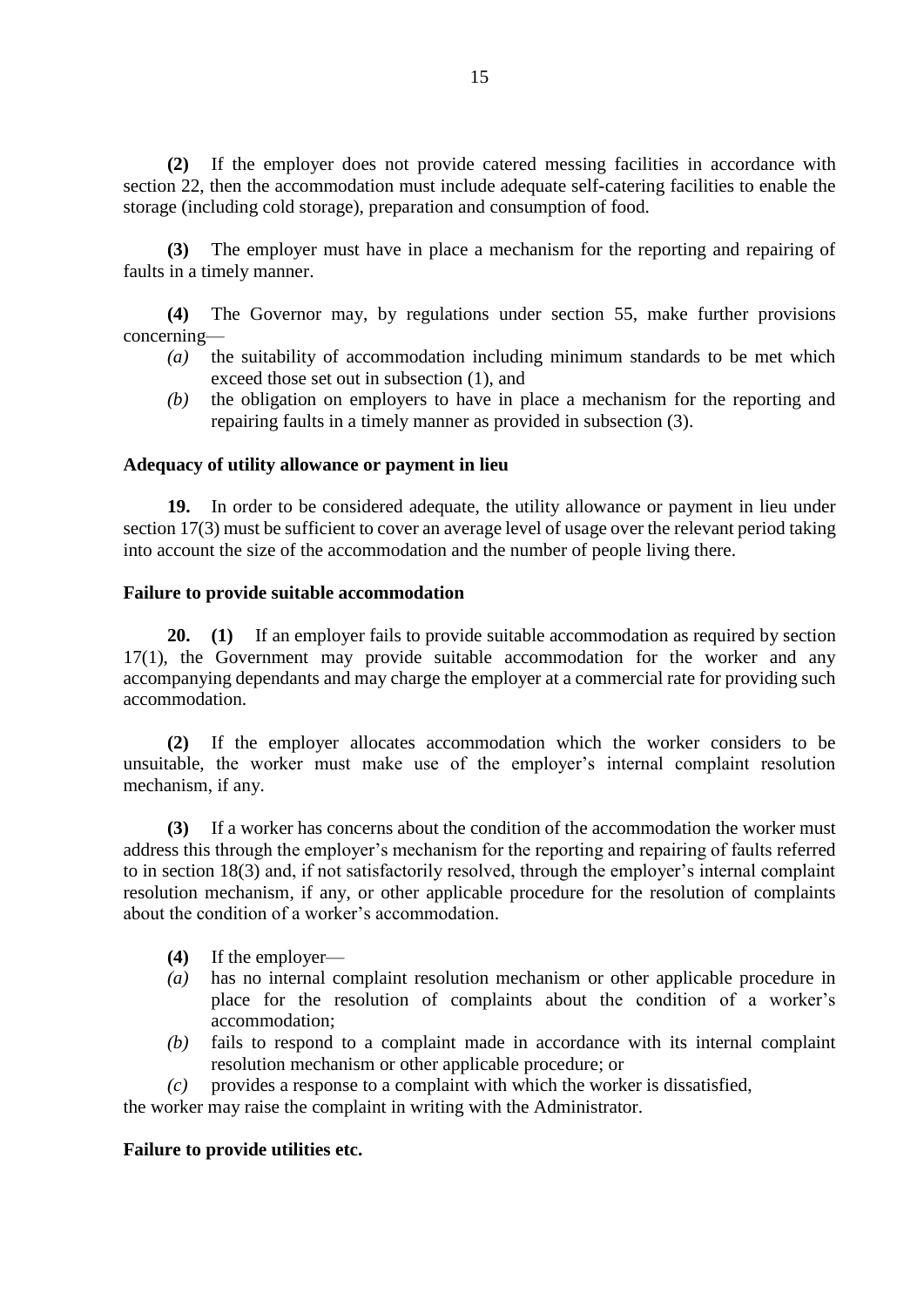**21. (1)** If an employer fails to provide a supply of electricity and / or water, or access to waste water services, as required by section 17(2) the Government may take steps to ensure that a supply or access is provided, including arranging changes or repairs to local reticulation and / or the temporary provision of alternative accommodation, and may charge the employer at a commercial rate for doing so.

**(2)** If a worker is liable for utility charges but the employer fails to provide a utility allowance to which the worker is entitled under section 17(3), the worker may recover from the employer the full amount of any utility bills paid by the worker as a civil debt on which the worker may also claim interest.

**(3)** If a worker is entitled to a payment in lieu of an allowance as provided in section 17(3) and the employer fails to make full payment thereof when required to do so, any shortfall is recoverable in civil proceedings as a debt on which the worker may also claim interest.

### **Chapter 5 Food and messing facilities**

# **Obligation to provide food and messing facilities**

**22 (1)** Employers must ensure provision of food and messing facilities for its worker and any accompanying dependants while they are in Ascension.

**(2)** The obligation under subsection (1) will be considered to be met by the employer providing either—

*(a)* catered messing facilities for the worker and any accompanying dependants, or

*(b)* a food allowance and self-catering facilities in accordance with section 18(2),

but that does not prevent the obligation from being met by some other arrangement of like effect.

# **Failure to provide food and / or messing facilities**

**23. (1)** If an employer providing catered messing facilities fails, during any period, to provide such facilities, the Government may take steps to ensure that all individuals for whom the employer is responsible are provided with food during such period and may charge the employer at a commercial rate for doing so.

**(2)** If an employer fails to provide either food or a food allowance, the worker may claim from the employer either—

- *(a)* an amount which is equal to two times the food allowance to which the worker is entitled under section 22; or
- *(b)* subject to subsection (1) in the case where the employer agreed to provide catered messing facilities but has failed to do so, an amount to be determined by a court.

**(3)** If an employer has agreed to provide the worker with a food allowance, but has failed to provide adequate cooking equipment as required by section 18(2)—

*(a)* the worker must address this by means of the mechanism set out in section 20(3) and  $(4)$ ;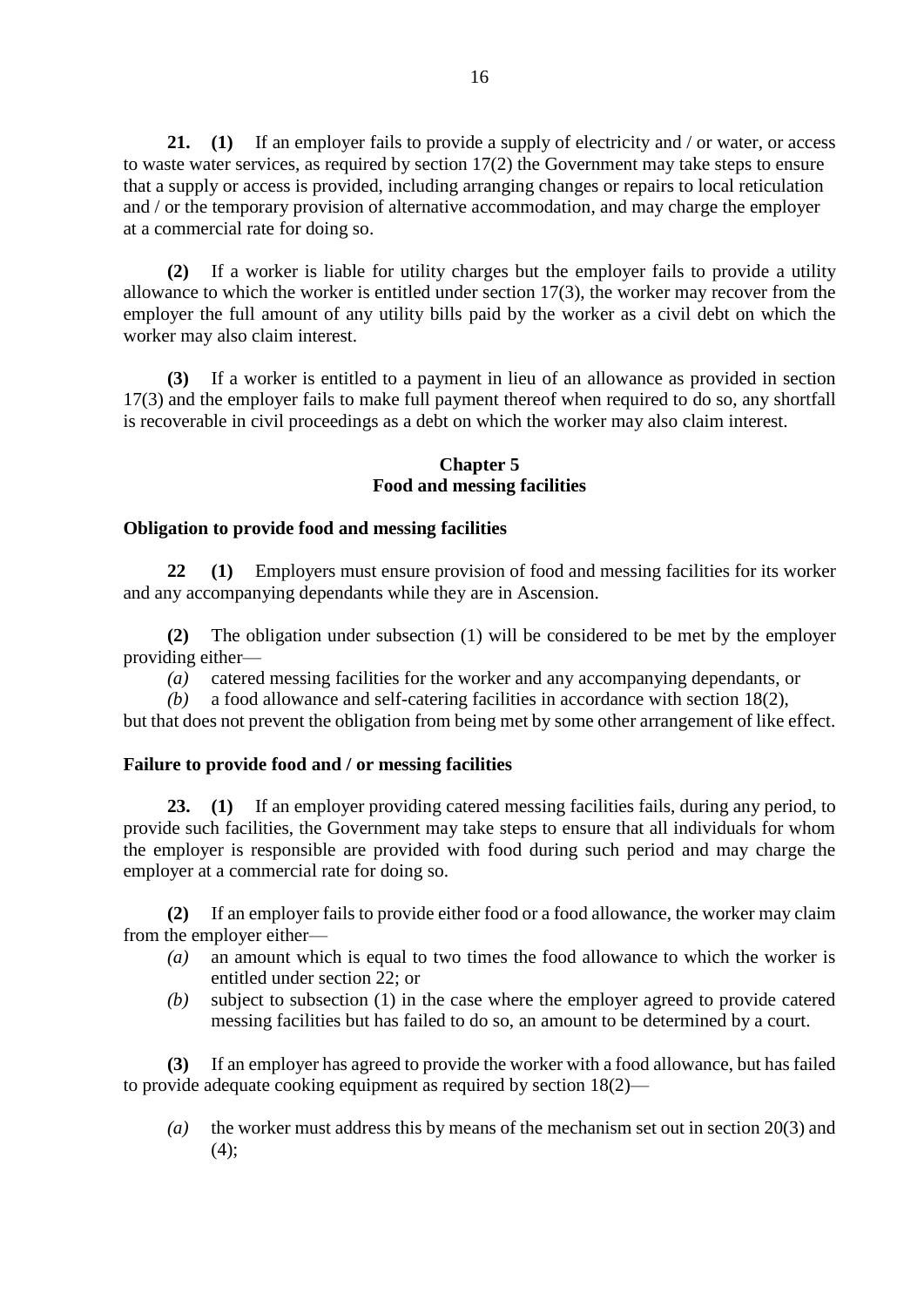*(b)* if the matter remains not satisfactorily resolved, the worker may make good any deficit and claim reimbursement from the employer of the reasonable cost thereof, including reasonable shipping costs.

# **PART 3 THE EMPLOYMENT RELATIONSHIP**

# **Chapter 1 Household Contracts, short-term, part-time and casual workers**

#### **Household Contracts**

**24. (1)** A Household Contract is a contract of employment, the hallmark of which is that it does not provide for transport to, or repatriation from, Ascension, or for the fulfilment of the other mandatory welfare obligations set out in Part 2.

**(2)** An employer may only offer a Household Contract to an individual who is in Ascension at the time the offer is made either as a Primary Contract employee, a contractor, or an accompanying dependant.

### **Short-term workers**

**25. (1)** A short-term worker is an individual who is employed on a Household Contract and whose hours may or may not be fixed by that contract, but who is employed on an occasional basis for only a short period.

**(2)** A short-term contract must not exceed 28 days in duration and if an individual has several short-term contracts with the same employer, the combined term of all of the contracts must not exceed 56 days in a rolling 12-month period.

# **Part-time workers**

**26. (1)** A part-time worker is an individual who is employed on a Household Contract and whose hours are fixed by that contract.

**(2)** A part-time worker must not be required to work more than 15 hours in any one week, or more than 60 hours in any rolling four-week period.

#### **Casual workers**

**27. (1)** A casual worker is an individual who is employed on a Household Contract but whose hours are not fixed by that contract.

**(2)** A casual worker must not be required to work more than 15 hours in any one week, or more than 60 hours in any rolling four-week period.

#### **Non-compliant contracts**

**28**. A contract of employment which does not comply with the provisions of this Chapter is unenforceable as against the employee.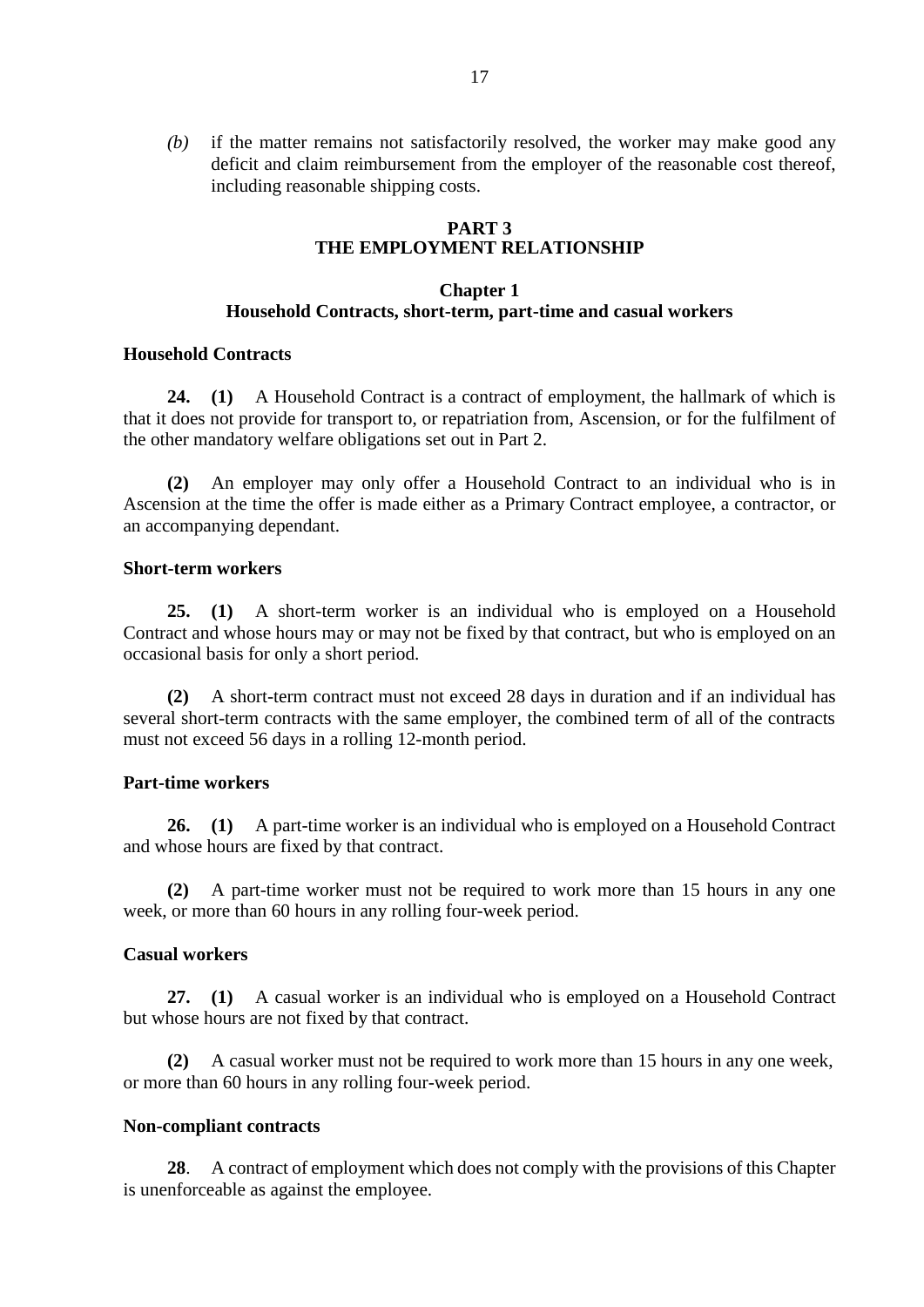### **Chapter 2 Employment of children**

#### **Employment of children**

**29. (1)** An employer must not employ any child under the age of 14 years.

**(2)** An employer must not employ a child who is 14 years or older but under 18 years otherwise than as a casual worker or part-time worker on a Household Contract and must obtain the written permission of the child's parent or guardian beforehand.

#### **Youth trainee agreements**

**30. (1)** An employer may engage a child who has completed secondary education, and who is in Ascension as an accompanying dependant, under a youth trainee agreement.

**(2)** The youth trainee agreement must be in a form approved by the Administrator and must include adequate safeguards for the child's welfare.

**(3)** The child's parent or guardian must provide written consent to the agreement.

**(4)** A youth trainee agreement does not constitute a contract of employment for the purposes of this Ordinance.

#### **Failure to comply with restriction on employment of children**

**31. (1)** An employer who employs a child who is 14 years or older but under 18 years—

*(a)* otherwise than as a casual worker or a part-time worker on a Household Contract, or

*(b)* without written permission from the child's parent or guardian,

commits an offence and a court may declare any such contract to be void. Maximum penalty: A fine of £5,000

**(2)** An employer who employs a child who is under 14 years of age commits an offence and a court may declare the contract to be void. Maximum penalty: A fine of £10,000.

**(3)** The Governor may by regulations under section 55 further prescribe the conditions under which children may work (including but not limited to the times of day and days of the week that children may be required work, and the types of work for which they may be employed).

**(4)** Regulations made pursuant to subsection (3) may make provision for offences, the penalty for which must not exceed £5,000.

# **Chapter 3 Written statement of particulars**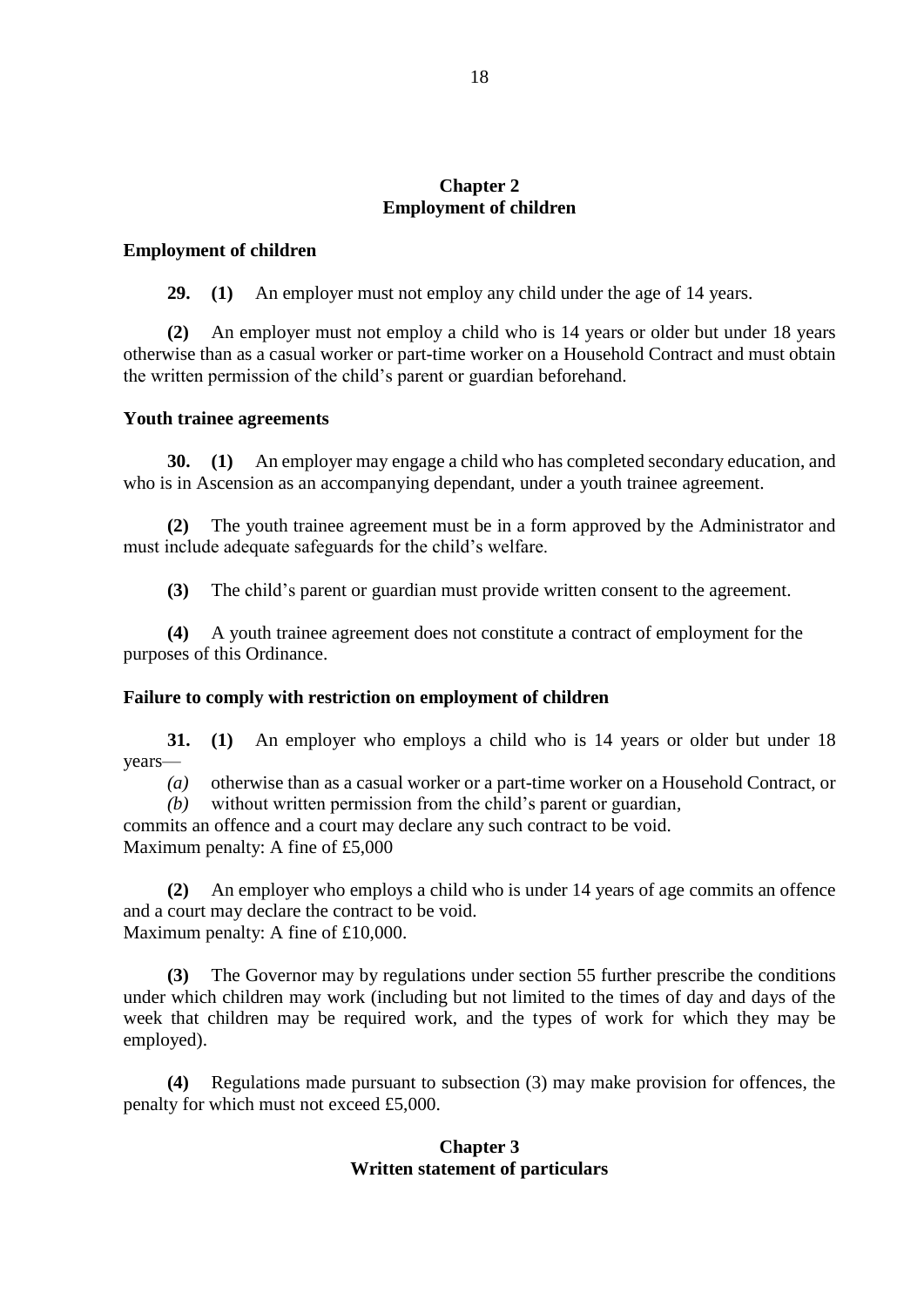# **Obligation to provide a written statement of particulars**

**32. (1)** An employer must provide to a prospective worker a statement in writing setting out the particulars of their employment or engagement which satisfies the requirements set out in section 33 ("**written statement of particulars**").

**(2)** The obligation to provide a written statement of particulars may be satisfied by an employer—

- *(a)* setting the required particulars out in a document which identifies itself as the written statement of particulars required by this section;
- *(b)* including the required particulars in a contract;
- *(c)* where appropriate, setting out the required particulars in a staff handbook or similar document which is incorporated into the contract by reference,

or a combination of the above.

**(3)** To the extent that the required particulars are set out in a staff handbook or similar document as provided in subsection (2)*(c)*, the employer must provide a copy of that document either in written or electronic form together with the contract.

**(4)** To the extent that the written statement of particulars is separate from the contract the employer must provide a copy of it to the prospective worker at the earliest opportunity and in any event before the worker is required to sign and return the contract.

**(5)** Any subsequent changes to the particulars set out in the written statement, or to any document incorporated into the contract by reference, must be communicated to the worker promptly and receipt of this communication recorded by the employer.

**(6)** In respect of an individual who is recruited or engaged from overseas, the individual must sign and return the contract to the employer before the beginning of their journey to Ascension, and if so returned electronically, the employer may require the individual to bring the original to Ascension, or to sign a further hard copy once the individual arrives in Ascension.

# **Requirements for written statements of particulars**

**33. (1)** Subject to subsection (2), all written statements of particulars must include the following particulars—

- *(a)* name of employer and address of employer;
- *(b)* name and date of birth of worker;
- *(c)* the date on which the contract begins and the date on which it is to expire (which, in the case of a Household Contract, must comply with section 36(3));
- *(d)* the worker's country or territory of return;
- *(e)* any entitlement to transport to and repatriation from Ascension;
- *(f)* any shipping allowance for personal effects and / or a vehicle to which the worker is entitled (including the return allowance provision);
- *(g)* the worker's entitlement to a mid-contract return journey (where applicable);
- *(h)* the employer's arrangements in respect of medical and dental cover;
- *(i)* the particulars of the worker's allocated accommodation, including where applicable the details of any utility allowances or the amount of any payment in lieu thereof;
- *(j)* the particulars of the employer's food and messing arrangements, including where applicable the amount of any food allowance that is payable;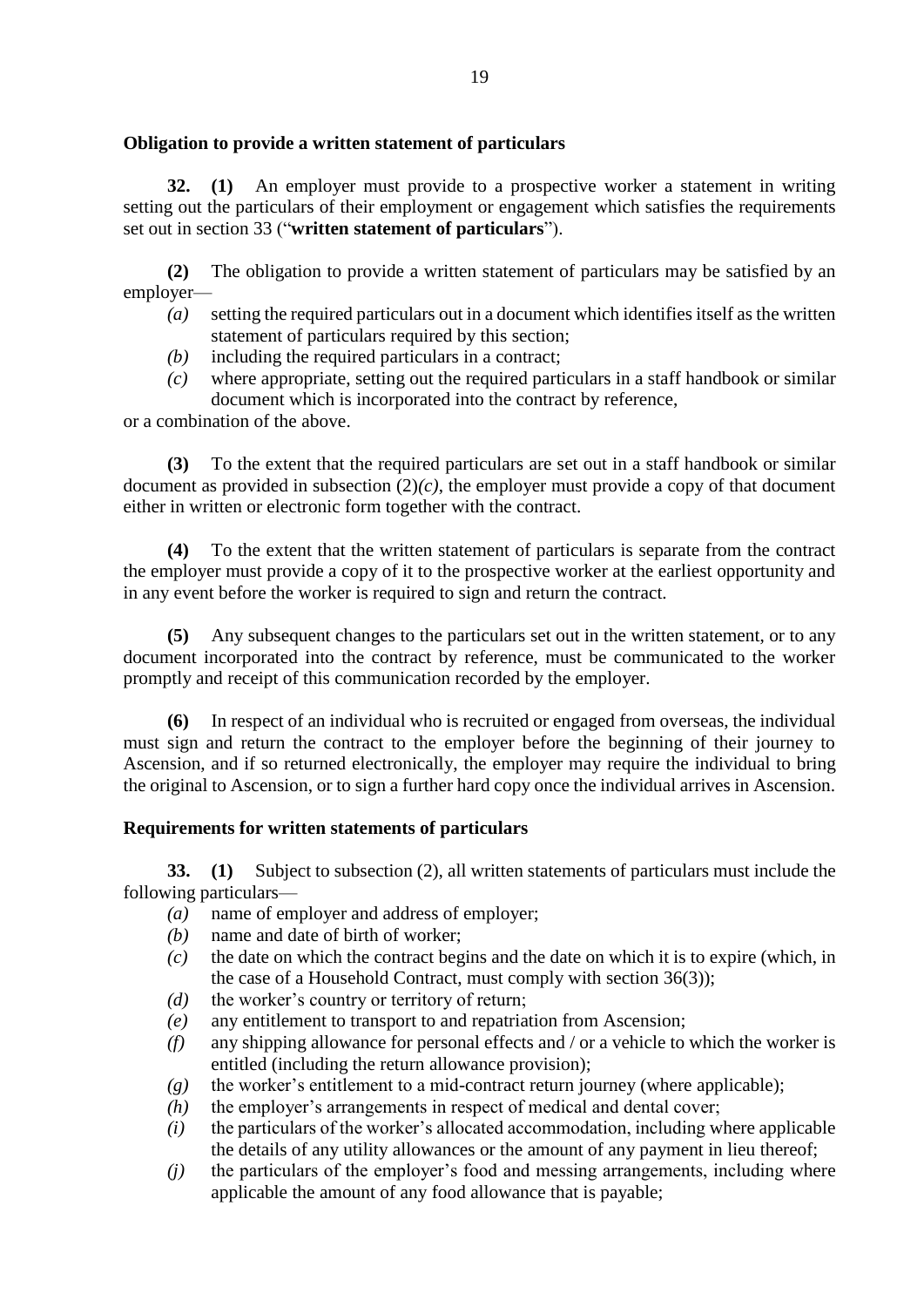- *(k)* the application of the above in respect of any eligible dependants.
- **(2)** Subsection (1)*(d)* to *(k)* do not apply to Household Contracts.

**(3)** In addition to the particulars listed in subsection (1), for employees the written statement of particulars must additionally include—

- *(a)* a statement whether the employee's contract is a Primary Contract or Household Contract:
- *(b)* the job title and a brief description of the work required;
- *(c)* the place or places where the employee will be required to work;
- *(d)* details of the days and hours of work, and the employee's entitlement to breaks and rest days;
- *(e)* the level of remuneration including overtime pay, where applicable, and the frequency with which it is to be paid;
- *(f)* the employee's entitlement to holiday, including public holidays, and include details of holiday pay;
- *(g)* any entitlement to sick pay;
- *(h)* any entitlement to maternity, paternity, or other similar leave concerning parenthood or adoption;
- *(i)* any terms and conditions relating to unpaid time off in the event of a personal emergency;
- *(j)* the procedure for ending the contract, including a minimum notice period which complies with section 38.

**(4)** In the case of a Primary Contract, the written statement of particulars must include the following in addition to the particulars listed in subsections (1) and (3)—

- *(a)* a statement whether the employee has Accompanied Status or Single Status;
- *(b)* the employee's right to request paid time off for public duties and a reference to any policy that employer may have concerning such requests in accordance with section 40(1);
- *(c)* where applicable, the names and dates of birth of all eligible dependants and the country of territory of return for all eligible dependants, if different from that of the employee;
- *(d)* details of the employer's gratuity scheme or, where applicable, the employer's pension scheme as required by section 41(5);
- *(e)* where applicable, the date on which the employee's period of successive employment began for the purposes of gratuity entitlement and the amount of any gratuity accrued during the period of successive employment;
- *(f)* copies of the employer's policies concerning capability and performance management, conduct and disciplinary, fitness to work, and grievances, and any other policies pursuant to which an employee may be dismissed.

# **Failure to provide compliant written statement of particulars**

**34. (1)** If an employer fails to comply with section 32(1), whether by failing to provide particulars that meets the requirements of section 33 or by failing to provide a written statement of particulars at all, the worker may lodge a complaint with the Supreme Court.

**(2)** If the Supreme Court finds that the employer has failed to comply with section 32, the Court may make a declaration to that effect and—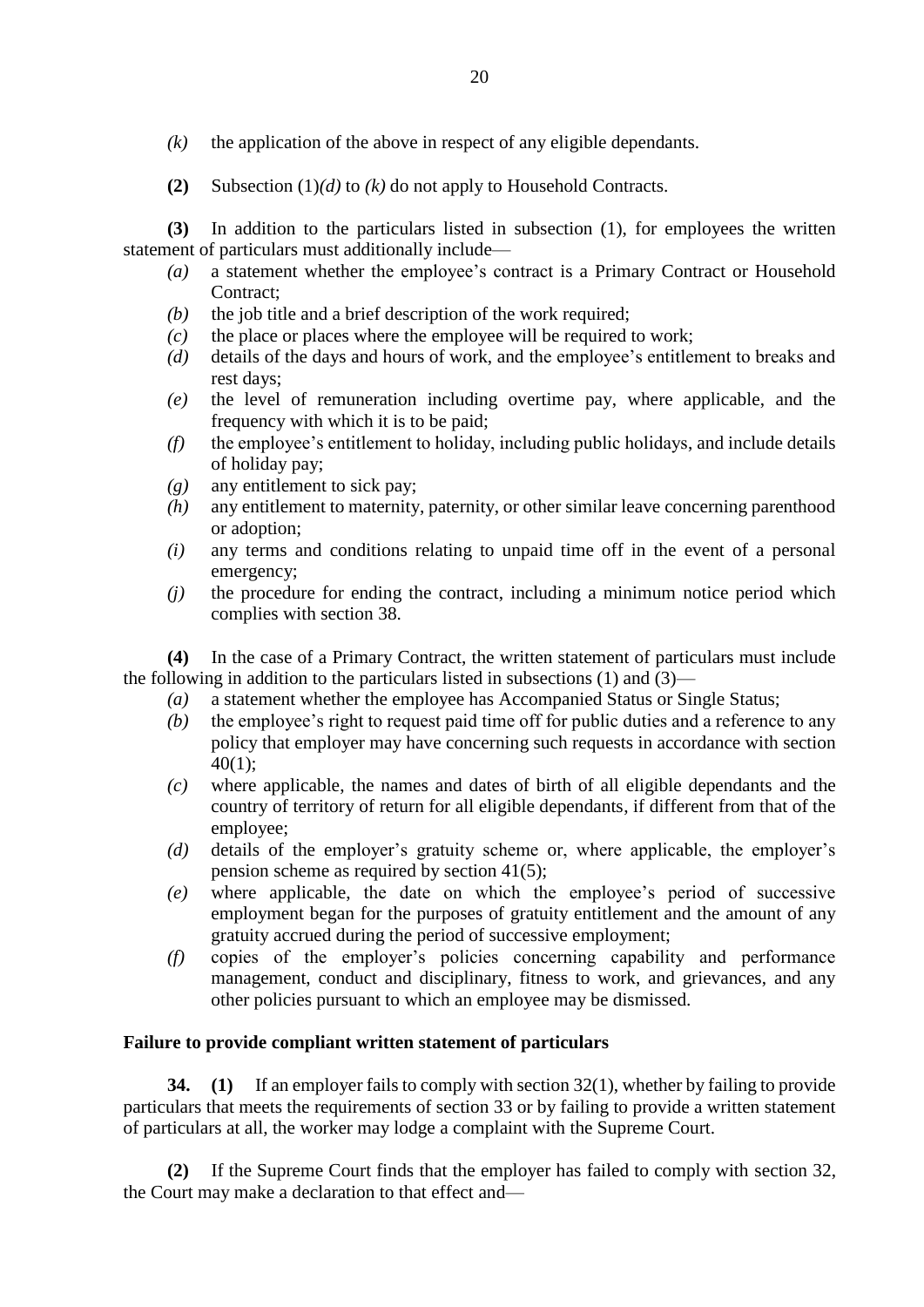- *(a)* order the employer to remedy the defect within such period as the Court determines; or
- *(b)* remedy the defect where the necessary amendment is clear and obvious, which may be done with retrospective effect.

**(3)** If the Supreme Court orders the employer to remedy the defect under subsection  $(2)(a)$  and—

*(a)* the employer fails to do so before the end of the period determined by the Court, or

*(b)* the employer does so in a way that does not satisfactorily remedy the defect,

the employee may refer the matter back to the Supreme Court.

**(4)** If the court is satisfied on a reference under subsection (3) that an employer has failed to remedy the defect, whether satisfactorily or at all, then the court may make a further order under subsection (2) and order the employer to pay to the employee a compensatory payment equal to one month's basic pay.

# **Chapter 4 Mandatory contract terms**

# **Minimum paid annual leave entitlement**

**35. (1)** A full-time Primary Contract employee is entitled to a minimum of 30 days paid annual leave per year, with a pro-rata allowance for part-time Primary Contract employees.

**(2)** The leave entitlement in subsection (1) does not include public holidays.

**(3)** The employee's entitlement under this section must be included in the contract of employment and if the contract does not expressly provide for this, the court may declare that it is an implied term.

# **Maximum permitted contract length**

**36. (1)** Subject to subsection (2), a Primary Contract must not, without prior written permission of the Governor, exceed 30 months but an employer may—

- *(a)* enter into separate but successive contracts with the same employee;
- *(b)* where the employee so agrees, extend an employee's contract beyond 30 months to cover the period between the date on which the contract is stated to expire and the date of the first available departure to the individual's country or territory of return after that date.

**(2)** A Household Contract must not extend beyond the date on which the individual is permitted to remain in Ascension which is, in the case of an individual who is also—

- *(a)* employed under a Primary Contract, the date on which such Primary Contract is stated to expire;
- *(b)* an accompanying dependant, the date on which the contract of the Primary Contract employee, of whom the individual is an accompanying dependant, is stated to expire;
- *(c)* a contractor, the date on which the individual's entry visa under the Entry Control (Ascension) Ordinance, 2007, expires.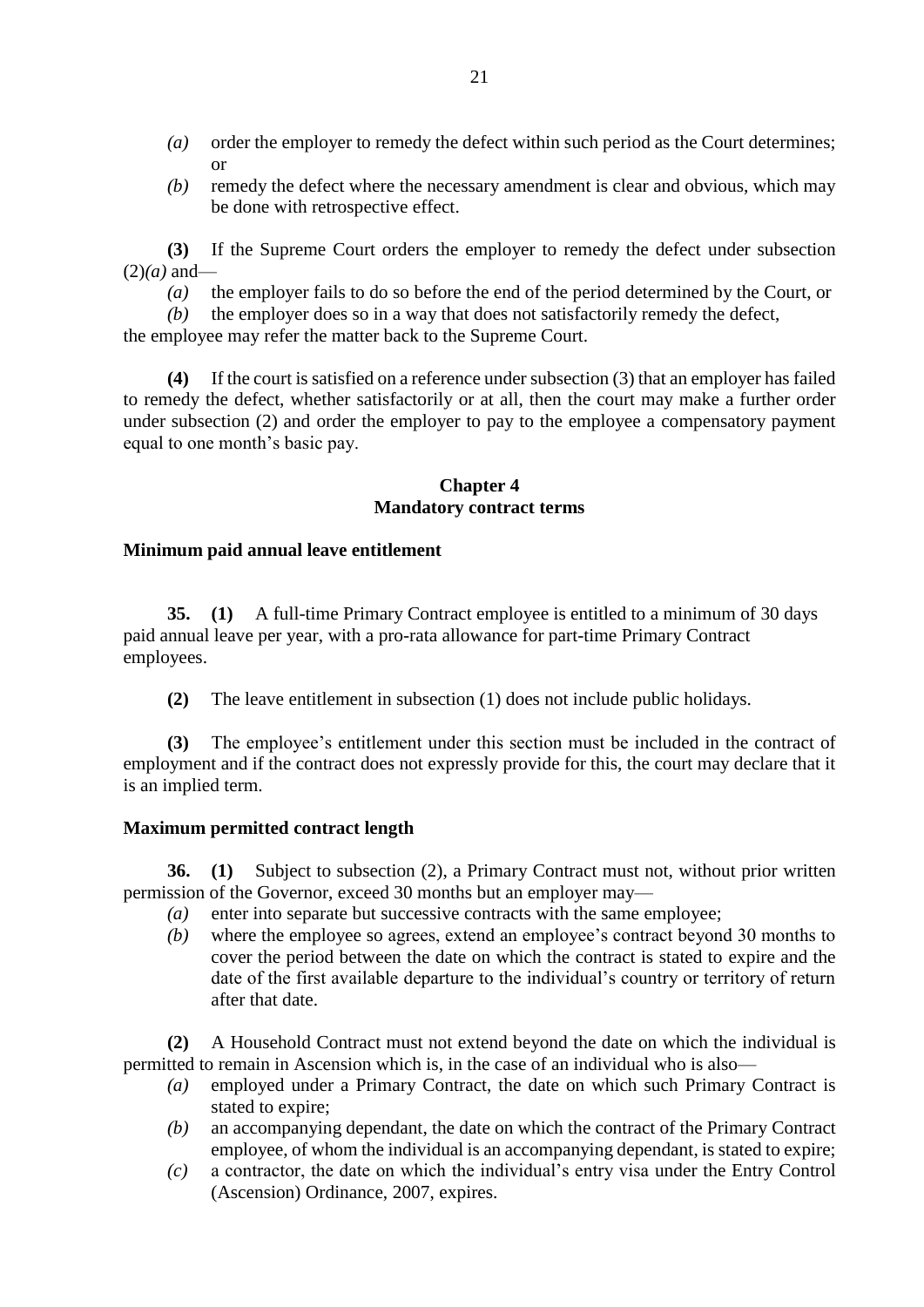**(3)** The date referred to in subsection (2) must be determined by the employer and reflected in the Household Contract and, if the employer fails to reflect this date in the contract, the Household Contract ends when the employee ceases to be entitled to remain in Ascension under the Entry Control (Ascension) Ordinance 2007.

**(4)** A contract which exceeds the maximum permitted contract length is unenforceable as against the employee, but where the contract is a Primary Contract, the employee and any accompanying dependants remain entitled during its purported term to the benefit of the mandatory welfare obligations.

# **Failure to comply with maximum permitted contract length**

**37. (1)** The Administrator may require an employer in writing to provide copies of a contract of employment together with an affidavit confirming its authenticity and the employer must comply with the request within 28 days.

**(2)** If an employer fails to provide copies of a contract or an affidavit when required to do so under subsection (1), the Administrator may apply to the Supreme Court for an order requiring the employer to deliver the required documents within such period as the Supreme Court directs.

**(3)** If an employer provides a contract which exceeds the maximum permitted contract length, the Administrator may require the employer—

- *(a)* to provide information concerning the number of extant non-compliant contracts and such other ancillary information as may be necessary in the circumstances;
- *(b)* to make changes, within such period as is reasonable in the circumstances, to all extant non-compliant contracts and any future contracts as are necessary to comply with this Ordinance.

**(4)** An employer who fails without reasonable excuse to comply with a requirement imposed by the Administrator under subsection (3) commits an offence. Maximum penalty: A fine of £10,000.

# **Minimum notice period**

- **38. (1)** Except during a contractual probation period, the minimum notice period for—
- *(a)* a Primary Contract is two months;
- *(b)* a Household Contract is two weeks.

**(2)** An employer must include a notice period in each contract of employment which must not be less than the minimum notice period in subsection (1), and where no such notice period is included in the contract, or the period is less than such minimum notice period, the notice period in subsection (1) applies in respect of that contract.

**(3)** Subject to subsection (4), if a Primary Contract employee is dismissed without notice or is paid in lieu of notice—

*(a)* the employer's obligation to repatriate in accordance with section 9 does not arise until the end of the notice period referred to in subsection (2), although the employee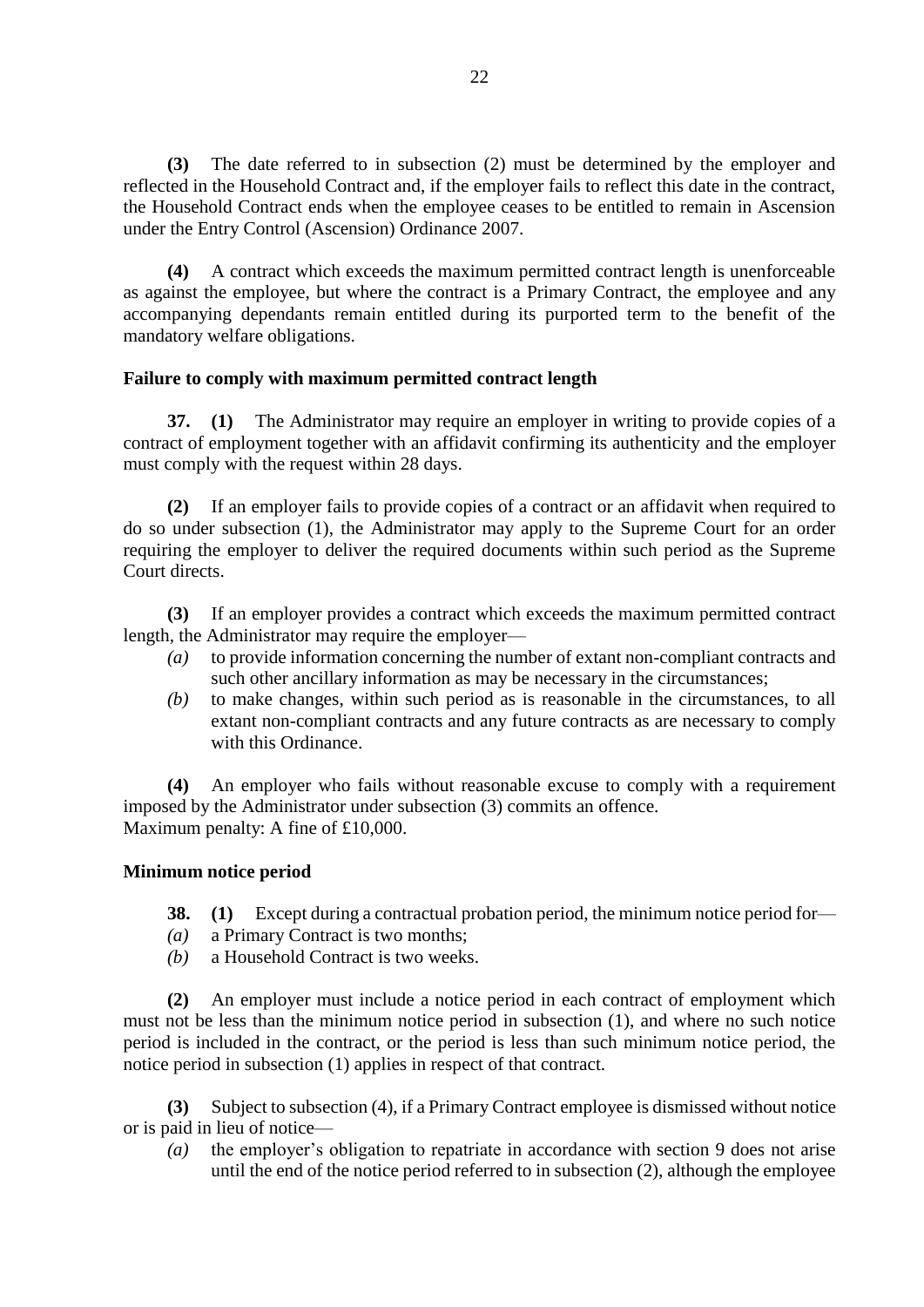and any accompanying dependants may depart Ascension sooner by mutual agreement with the employer;

- *(b)* the employer's mandatory welfare obligations continue to apply during the notice period referred to in subsection (2) in respect of the employee and any accompanying dependants who remain on Ascension during that period; and
- *(c)* for purposes of the Entry Control (Ascension) Ordinance, 2007—
	- (i) any entry visa issued to the employee and to any accompanying dependants before the employee's dismissal will remain valid for duration of the notice period referred to in subsection (2);
	- (ii) where an employee or accompanying dependant was exempt from the need to obtain an entry visa, the employee or accompanying dependant will be deemed to have been granted an entry visa for the duration of the notice period referred to in subsection (2).
- **(4)** The provisions of this section—
- *(a)* do not apply in cases of summary dismissal of an employee for gross misconduct or similarly serious conduct, as defined in the employer's conduct and discipline policy;
- *(b)* do not affect the exercise of any powers under the Entry Control (Ascension) Ordinance, 2007 and, in particular, do not prevent the removal from Ascension of an individual whose presence is considered undesirable in the public interest.

#### **Failure to comply with minimum notice period**

**39.** If an employee is dismissed without being given the minimum period of notice or pay in lieu of notice (save in cases of summary dismissal for gross misconduct or similarly serious conduct), the employee may bring a claim against the employer for—

- *(a)* an amount equal to two times the difference between—
	- (i) the amount the employer paid the employee in lieu of notice, if any, and
	- (ii) the amount in basic pay that the employee would otherwise have received during the minimum period of notice; and
- *(b)* any unpaid holiday pay to which the employee is entitled.

#### **Right to request paid time off for public duties**

**40. (1)** A Primary Contract must make provision for the employee to have a right to request paid time off to perform public duties.

**(2)** Any period of paid time taken must be agreed between the employee and employer in advance and the employer may determine how much time is reasonable, having regard to the public duties to be performed and the business needs of the employer.

#### **Chapter 5 Gratuities and pensions**

#### **Obligation to provide gratuity scheme**

**41. (1)** Subject to section 43, employers employing one or more individuals on a Primary Contract must provide a scheme the purpose of which is to make provision for the payment of a gratuity to each Primary Contract employee immediately following the expiry of the employee's contract of employment.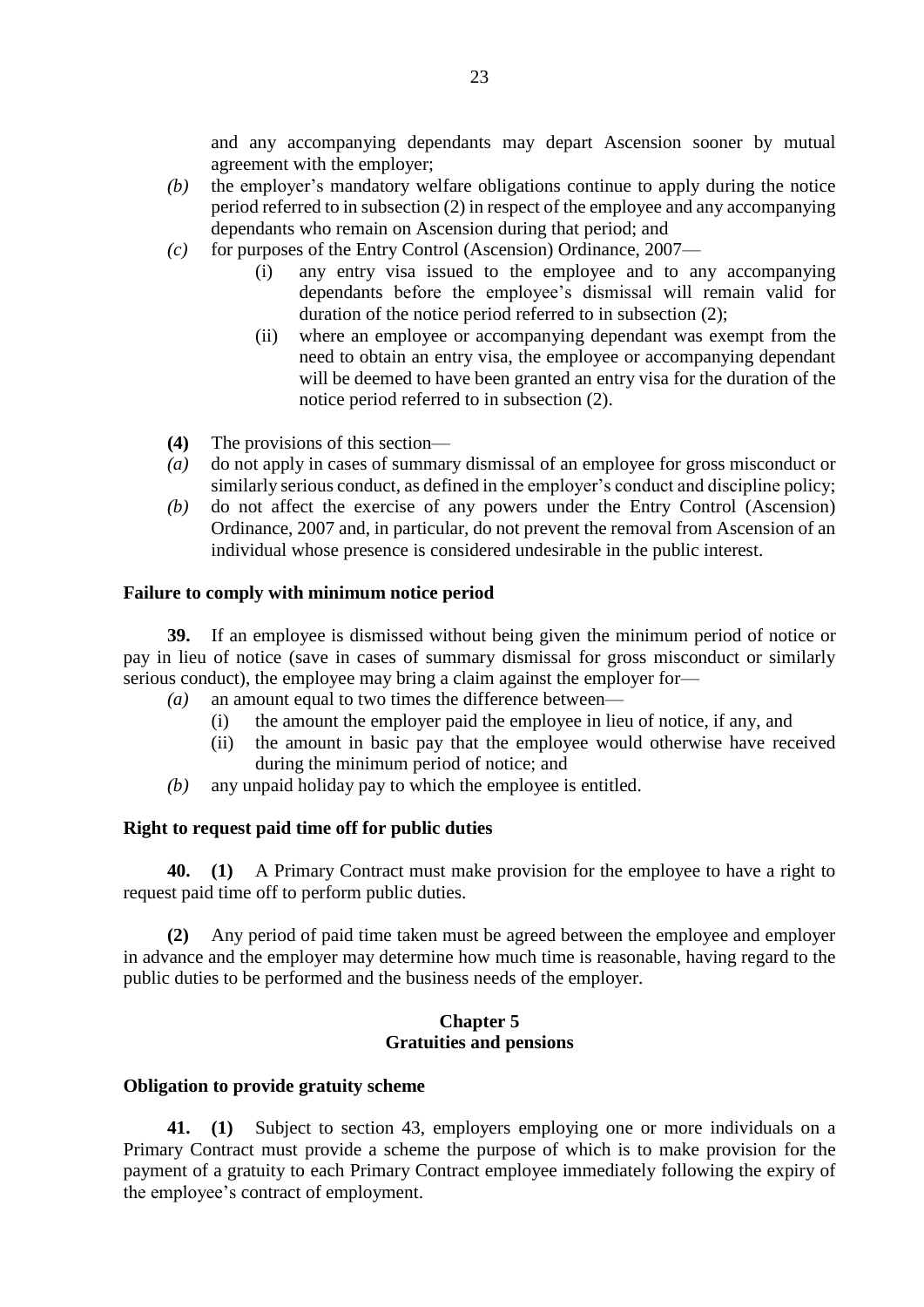**(2)** Where the employer is obliged to provide such a gratuity scheme, the Primary Contract must set out —

- *(a)* the currency in which the gratuity is payable,
- *(b)* the amount of gratuity payable (or the basis for calculating the amount), and
- *(c)* the arrangements for payment of the gratuity.

**(3)** When an employee's contract expires, the employer must pay the full amount of gratuity to which the employee is contractually entitled into a bank account nominated by the employee, and must do so within 28 calendar days unless the employer has retained the gratuity at the employee's request in accordance with subsection (4).

**(4)** If an employee whose contract has expired enters into a successive contract with the same employer, the employer may, at the employee's request, retain the gratuity at the end of the expired contract and the employer's obligation to pay the gratuity is deferred until the end of the successive contract.

**(5)** Subsection (4) applies in respect of any number of successive contracts between the employer and employee and each contract after the first must—

- *(a)* record the date on which the employee's successive period of employment began, and
- *(b)* state the amount of gratuity accrued over that period.

# **Protection of gratuities**

**42. (1)** Where an employer retains a gratuity at an employee's request in accordance with section 41(4), the money owed is a "**previously accrued gratuity**" for the purposes of this section and section 44 and is deemed be held on trust by the employer for the benefit of the employee.

**(2)** An employer that provides a gratuity scheme in accordance with 41 must ensure that adequate arrangements are in place to protect money that has been allocated to pay gratuities against the employer's insolvency or such other circumstances in which the employer may be unable to fulfil its obligation to pay gratuities including previously accrued gratuities.

**(3)** An employee's right to previously accrued gratuity is not affected by the ending of an employee's contract before its expiry, including in consequence of the employee's dismissal, and any such previously accrued gratuity must be paid to the employee in full within 28 calendar days of the end of the contract.

**(4)** If an employee dies during the term of the contract, any previously accrued gratuity must be paid either to the employee's next of kin, if known, or to the employee's estate.

# **Pension schemes**

**43. (1)** An employer may provide for a suitable pension scheme for its employees in lieu of the obligation under section 41 to provide a scheme for the payment of gratuities.

**(2)** A pension scheme will be considered suitable only if—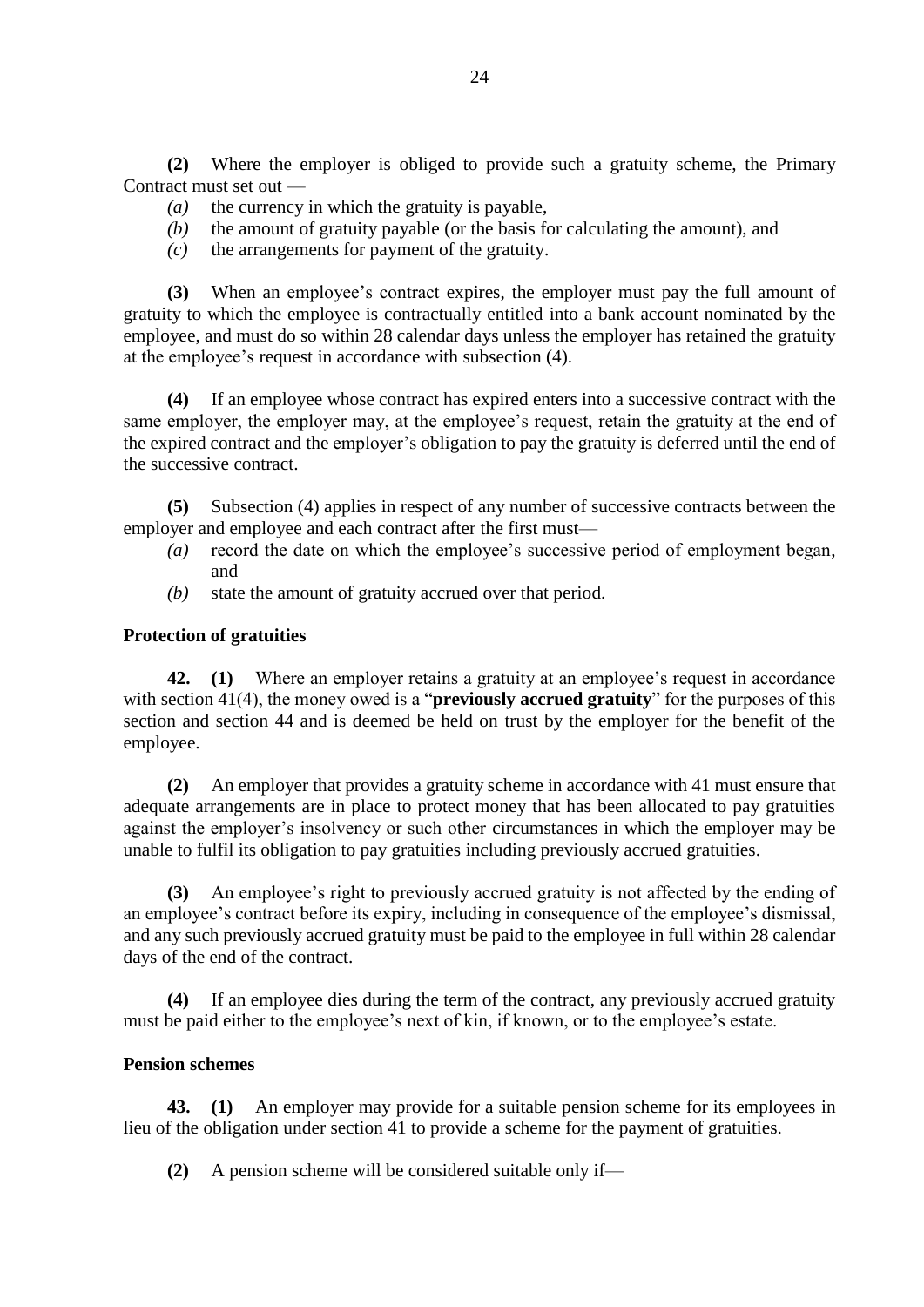- *(a)* the pension benefits will be accessible by the employee within the country or territory of return, or in a country or territory nominated by the employee and with which the employee has a connection;
- *(b)* where the employer also provides a gratuity scheme and allows employees to choose between the two, the employer's contributions in any given period are at least equivalent in value to that which the employer would have been obliged to pay as a gratuity during the same period; and
- *(c)* the employer is required to provide to the employee with details of the pension scheme and annual or more frequent periodic statements on the employee's entitlement under the pension scheme.

# **Failure to pay gratuity**

**44. (1)** If an employer fails to pay to an employee the full amount of the gratuity to which the employee is entitled (including any previously accrued gratuity) in accordance with section 41(3), the employee is entitled to claim the difference between that amount and the amount actually paid out by the employer.

**(2)** The amount due to the employee under subsection (1) is recoverable in civil proceedings as a debt on which the employee may also claim interest.

**(3)** In addition to the amount that the employee is entitled to claim under section 44(1), the employee may also claim a compensatory payment for any delay between the end of the 28 day period set out in section 41(3) and the date on which payment is received in full, such payment being equal to two day's basic pay per week, or part thereof, until the payment is received in full.

#### **Gratuities and pensions: Administrator's powers**

- **45. (1)** For the purpose of ensuring that employers have in place either—
- *(a)* a gratuity scheme as required by section 41, including adequate arrangements to protect money that has been allocated to pay gratuities as required by 42,
- *(b)* or a suitable pension scheme in accordance with section 43,

the Administrator may in writing require an employer to provide details of its gratuity or pension scheme and the employer must comply with such request within 28 calendar days.

**(2)** If an employer fails to provide the details required under subsection (1), the Administrator may make an application to the Supreme Court for an order requiring the employer to deliver up the required details within such period as the Supreme Court directs.

**(3)** If, having received the details required under subsection (1), the Administrator is not satisfied that the employer is compliant with the obligations set out in sections 41 and 42 or 43 as the case may be, the Administrator may require the employer to take such steps as are necessary to comply with those obligations within such period as is reasonable in the circumstances.

**(4)** An employer who fails without reasonable excuse to comply with a requirement imposed by the Administrator under subsection (3) commits an offence. Maximum penalty: A fine of £150,000.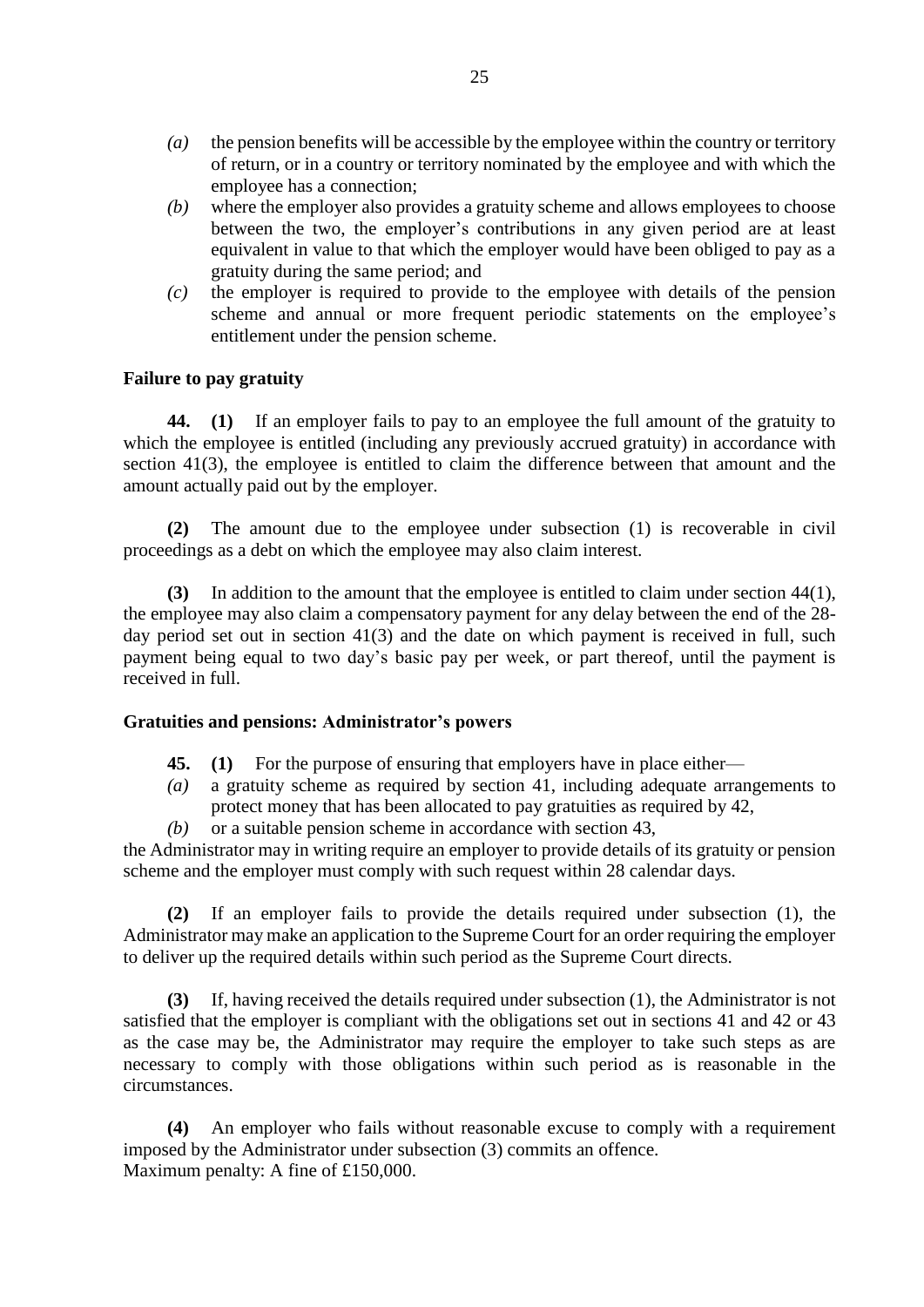# **Gratuities and pensions: offences**

**46. (1)** An employer who provides neither a gratuity scheme in accordance with section 41 nor a suitable pension scheme in accordance with section 43 commits an offence. Maximum penalty: A fine of £150,000.

**(2)** An employer who fails to make adequate arrangement to protect money that has been allocated to pay gratuities in accordance with section 42, commits an offence. Maximum penalty: A fine of £150,000.

# **Court's power to award compensation for employer's failure**

**47. (1)** If an employee has not had the benefit of either a gratuity scheme under section 41 or a suitable pension scheme under section 43, then a court may make a compensation order in favour of the employee.

- **(2)** An order under subsection (1) may be made by the court—
- *(a)* of its own motion in criminal proceedings for offences under section 46,
- *(b)* on the application of the employee.
- **(3)** The compensation payable under subsection (1) will—
- *(a)* where the employer has a gratuity scheme at the material time, be an amount equal to the amount of the gratuity that the employer would have been obliged to pay had the employer complied with its obligations under section 42;
- *(b)* in all other circumstances, be of such amount as the court considers appropriate in the circumstances.

# **Chapter 6 Policies and procedures for management of employees**

# *Dismissal*

# **Dismissal: policies and decision-making**

**48. (1)** Subject to subsection (5)**,** employers must have in place policies concerning matters that may lead to a Primary Contract employee being dismissed or resigning and claiming to have been constructively dismissed, including but not limited to—

- *(a)* a policy concerning capability and performance management, including circumstances in which an employee may be dismissed because of persistent poor performance, and the process that the employer will follow in such cases;
- *(b)* a policy concerning conduct and discipline, including the standards of behaviour to be met, the circumstances in which an employee may be dismissed on grounds of misconduct (including gross misconduct or similarly serious conduct), and the process that the employer will follow in such cases;
- *(c)* a policy concerning fitness to work, including how the employer will assess the employee's fitness for their role, how the employer will handle either enduring changes to the employee's fitness or changes to the requirements of the employee's role, the circumstances in which an employee's contract may be terminated on grounds of ill-health, and the process that the employer will follow in such cases;
- *(d)* a policy concerning the handling of grievances, including an appropriate mechanism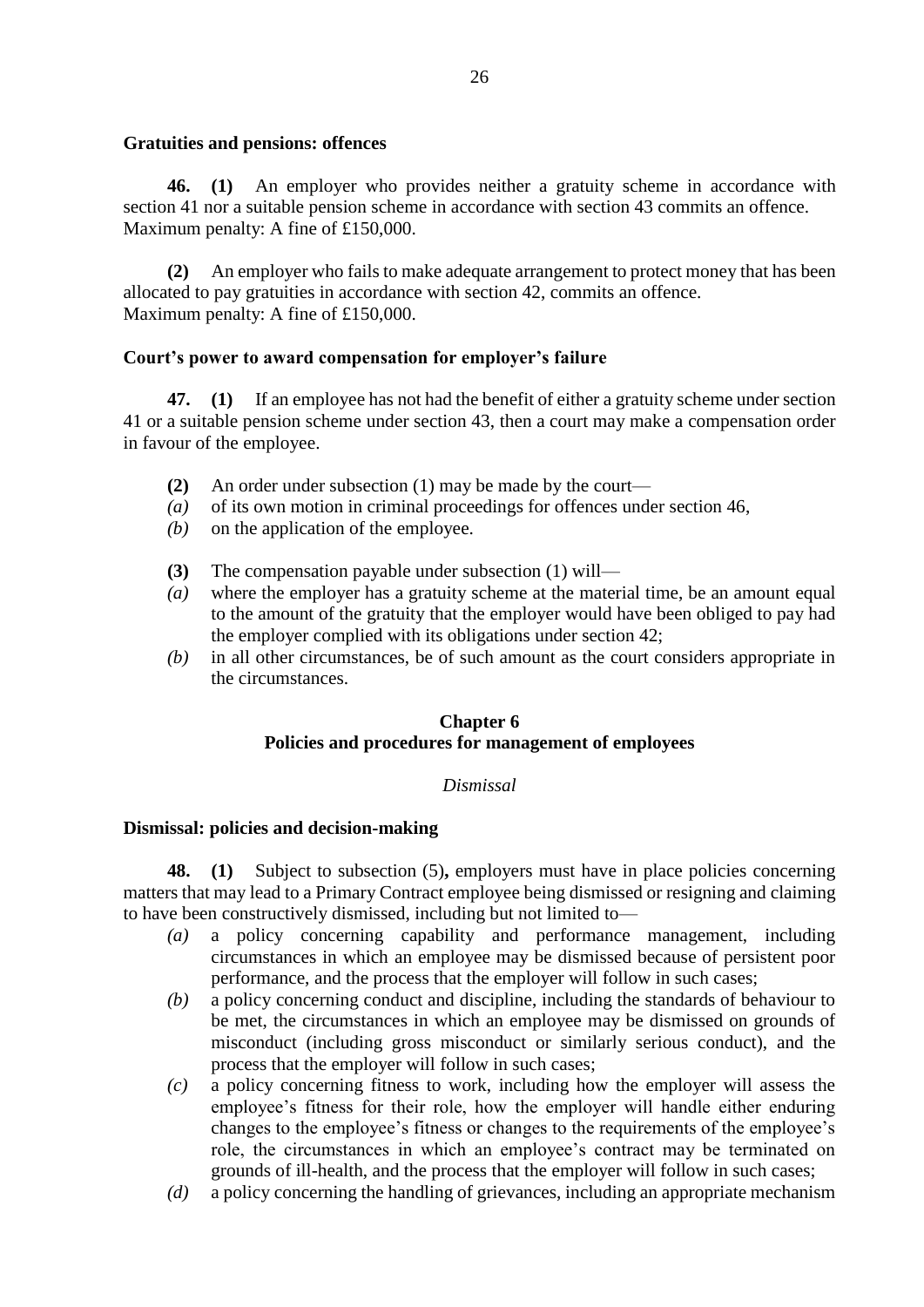for the reporting of grievances and for their investigation and resolution, and the process that the employer will follow in such cases;

- *(e)* any other policy pursuant to which an employee may be dismissed.
- **(2)** A policy to which subsection (1) applies must set out—
- *(a)* the grounds on which an employee can be dismissed, and
- *(b)* the procedure to be followed in respect of proceedings which entail a prospect of dismissal, including—
	- (i) the right to be accompanied to meetings, interviews or hearings by a person of the employee's choice (including a lay advocate);
	- (ii) the right to be given sufficient notice of any meeting, interview or hearing to be able to prepare for it and to make arrangements to be accompanied;
- *(c)* in the event of dismissal—
	- (i) the right to be given reasons in writing, including a reference to the relevant policy;
	- (ii) any right to appeal the decision and how to exercise it.
- **(3)** In respect of the policies to which subsection (1) applies, employers must—
- *(a)* provide copies of the relevant policies to employees prior to the commencement of their contract of employment;
- *(b)* thereafter ensure that relevant policies are readily available to its employees; and
- *(c)* communicate policy changes to all employees before they take effect.
- **(4)** A policy is readily available to employees for the purposes of this section if—
- *(a)* a written copy is provided to the employee; or
- *(b)* where employees have regular access to their employer's computer network, it is stored in a shared drive to which the employee has access and to which the employee has been directed.

**(5)** The requirements of this section do not apply to an employer in respect of any period during which the employer qualifies as a small employer.

# **Failure to comply with policies concerning dismissal**

**49. (1)** A Primary Contract employee who is dismissed otherwise than in accordance with a relevant, readily available policy, will be deemed to have been unlawfully dismissed in breach of contract and may bring a claim against the employer for damages arising from the dismissal.

**(2)** In any claim under subsection (1), a decision to dismiss will not be unlawful if the employer can show that the decision to dismiss—

- *(a)* was made in accordance with a relevant, readily available policy and for a reason set out in that policy;
- *(b)* was made following a fair process;
- *(c)* was based on evidence that the employer was entitled to consider to be reliable.

**(3)** When considering a claim brought under subsection (1), the court is not entitled to consider—

*(a)* the merits of the employer's reason for dismissal, provided the reason on which the employer relied is set out in a readily available policy;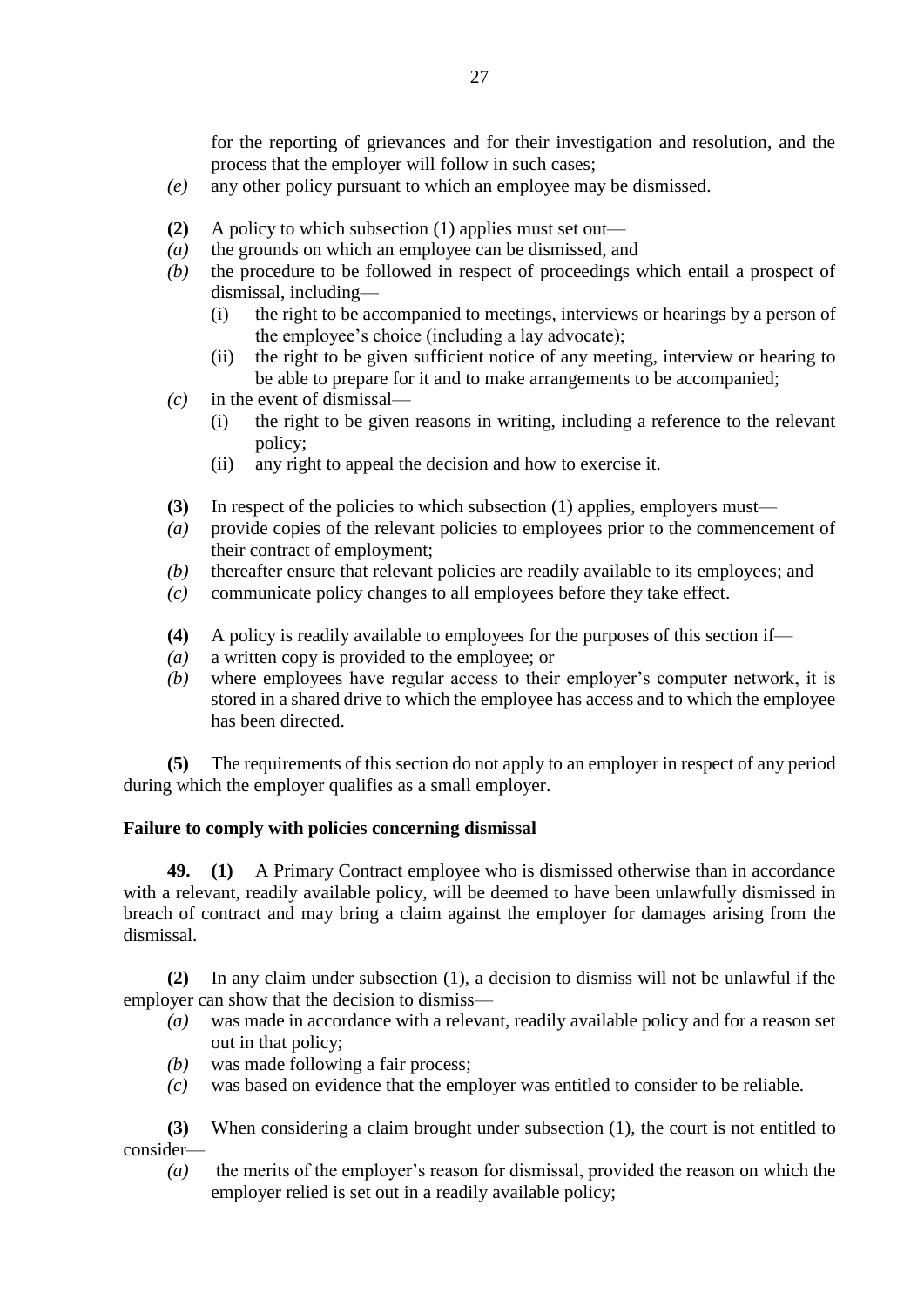- *(b)* whether the employer acted reasonably in dismissing the employee, unless—
	- (i) the procedure followed by the employer was unfair,
	- (ii) the facts relied upon were plainly wrong, or
	- (ii) the employer acted in a legally irrational way.

**(4)** The Governor may, by regulations under section 55, make regulations to cap the damages that may be awarded by the court on a claim under subsection (1), or to prescribe the basis on which they may be calculated.

# *Contract expiry*

# **Offering new contracts to existing employees**

**50. (1)** Employers must have a policy concerning the offering of new contracts to existing Primary Contract employees which must provide that—

- *(a)* where an employee is to be offered a new contract, the offer must be made not earlier than either—
	- (i) six months before the end of the employee's contract, or
	- (ii) three quarters of the way through the employee's contract,

whichever is sooner;

*(b)* where an employee is not to be offered a new contract, the employee must be informed in writing of that decision no later than the start of the employee's notice period.

**(2)** In deciding whether or not to offer a new contract to an existing employee, and the terms on which such a contract may be offered, the employer's policy must provide that the employer consider the following criteria—

- *(a)* the employee's performance over the duration of the current contract;
- *(b)* the employee's continued capacity to fulfil the requirements of the role;
- *(c)* the employee's disciplinary record over the duration of the current contract;
- *(d)* the employee's continued fitness to work, including whether the employer will continue to be able to meet its obligations under section 14 in respect of any medical condition that the employee has and that is likely to continue for the duration of the proposed contract;
- *(e)* the continued need for the employee's current role, including any changes to the requirements of the role, or any planned changes to the employer's business that are likely to affect the requirements or existence of the employee's current role.

**(3)** The requirements of this section do not grant an employee an entitlement to a new contract.

**(4)** The requirements of this section do not apply to an employer in respect of any period that the employer qualifies as a small employer.

# **Expiry of contract: failure by employer to give notice or written decision**

**51. (1)** If an employer fails to give a Primary Contract employee a written decision as mandated under section 50(1)*(b)* by the start of the employee's contractual notice period, the employee and any accompanying dependants may remain on Ascension until the first available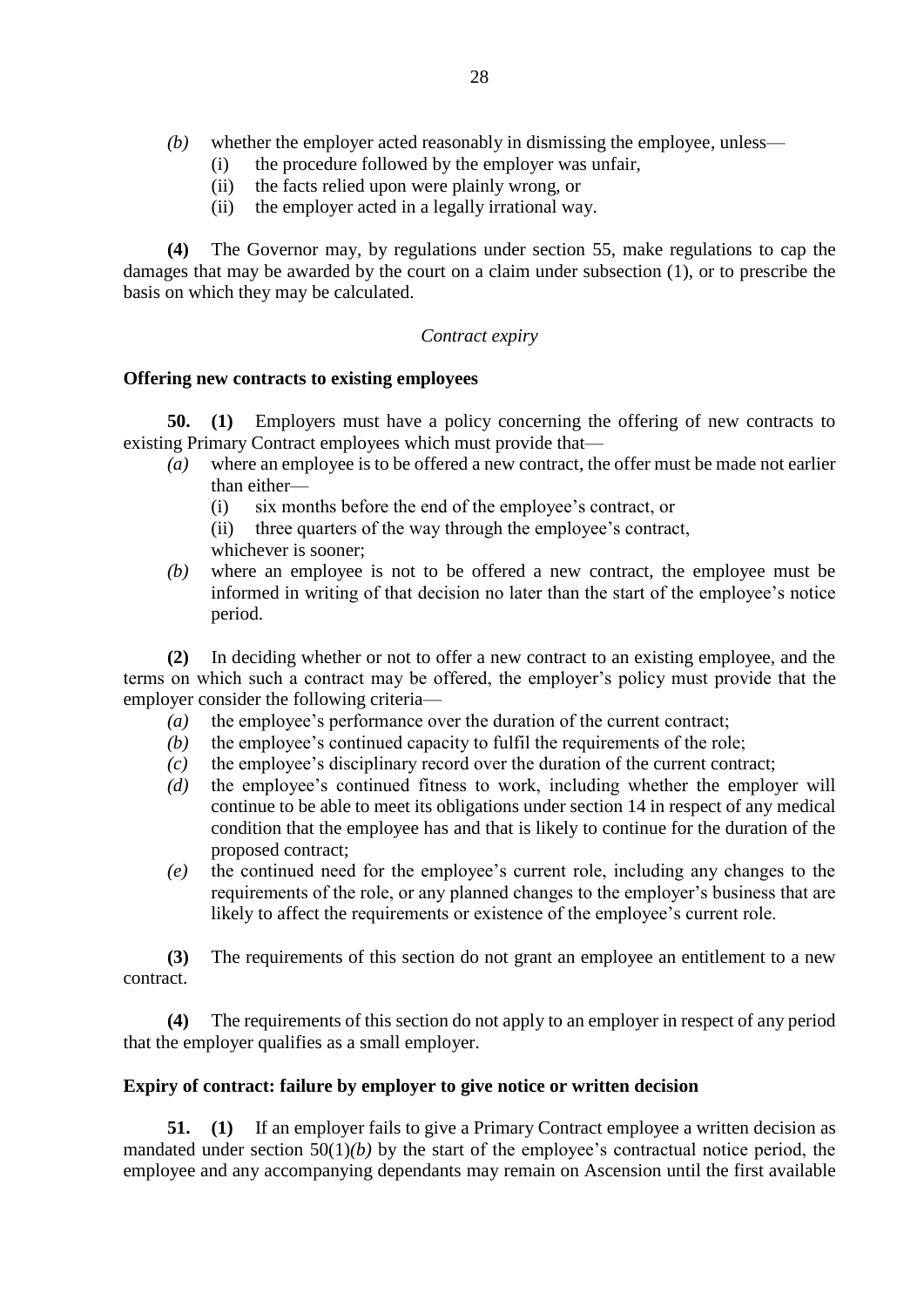departure to the individual's country or territory of return after the end of a period equal to the employee's contractual notice period, beginning on—

- *(a)* the date on which the employer provides the written decision to the employee; or
- *(b)* if the employer fails to provide a written decision before the expiry of the employee's contract or at all, the date that the contract expires.

**(2)** During the period that the employee and any accompanying dependants remain on Ascension as provided the subsection (1)—

- *(a)* the employer's obligation to repatriate does not arise, although the employee and any accompanying dependants may depart Ascension sooner by mutual agreement with the employer;
- *(b)* the employer's mandatory welfare obligations continue to apply in respect of the employee and any accompanying dependants who remain on Ascension during that period; and
- *(c)* for purposes of the Entry Control (Ascension) Ordinance, 2007—
	- (i) any entry visa issued to the employee and to any accompanying dependants before the expiry of the employee's contract will remain valid for duration of the period referred to in subsection (1);
	- (ii) where an employee or accompanying dependant was exempt from the need to obtain an entry visa, the employee or accompanying dependant will be deemed to have been granted an entry visa from the expiry of their contract until the end of period referred to in subsection (1).
- **(3)** In addition to the provisions of subsection (2) if the employer—
- *(a)* fails to provide the Primary Contract employee with a written decision before the expiry of the employee's contract, or
- *(b)* provides a written decision which does not set out the employer's reason for not offering a new contract,

the employee may bring a claim against the employer for a compensatory payment of an amount equivalent to one month's basic pay per year of successive employment with that employer.

**(4)** Subsection (2)*(c)* does not affect the exercise of any powers under the Entry Control (Ascension) Ordinance, 2007 and, in particular, do not prevent the removal from Ascension of an individual whose presence is considered undesirable in the public interest.

#### **Chapter 7 Dispute resolution**

# **Internal dispute resolution**

**52. (1)** Employers must have an internal dispute resolution procedure for purpose of resolving employee disputes and which must be set out in the contract of employment or incorporated by reference.

**(2)** An employee may not bring any claim or application before any court in respect of the rights or obligations set out in this Ordinance unless that employee has first raised the subject matter of any potential claim or application in writing with the employer and allowed the employer a reasonable opportunity to resolve it through its internal dispute resolution procedure.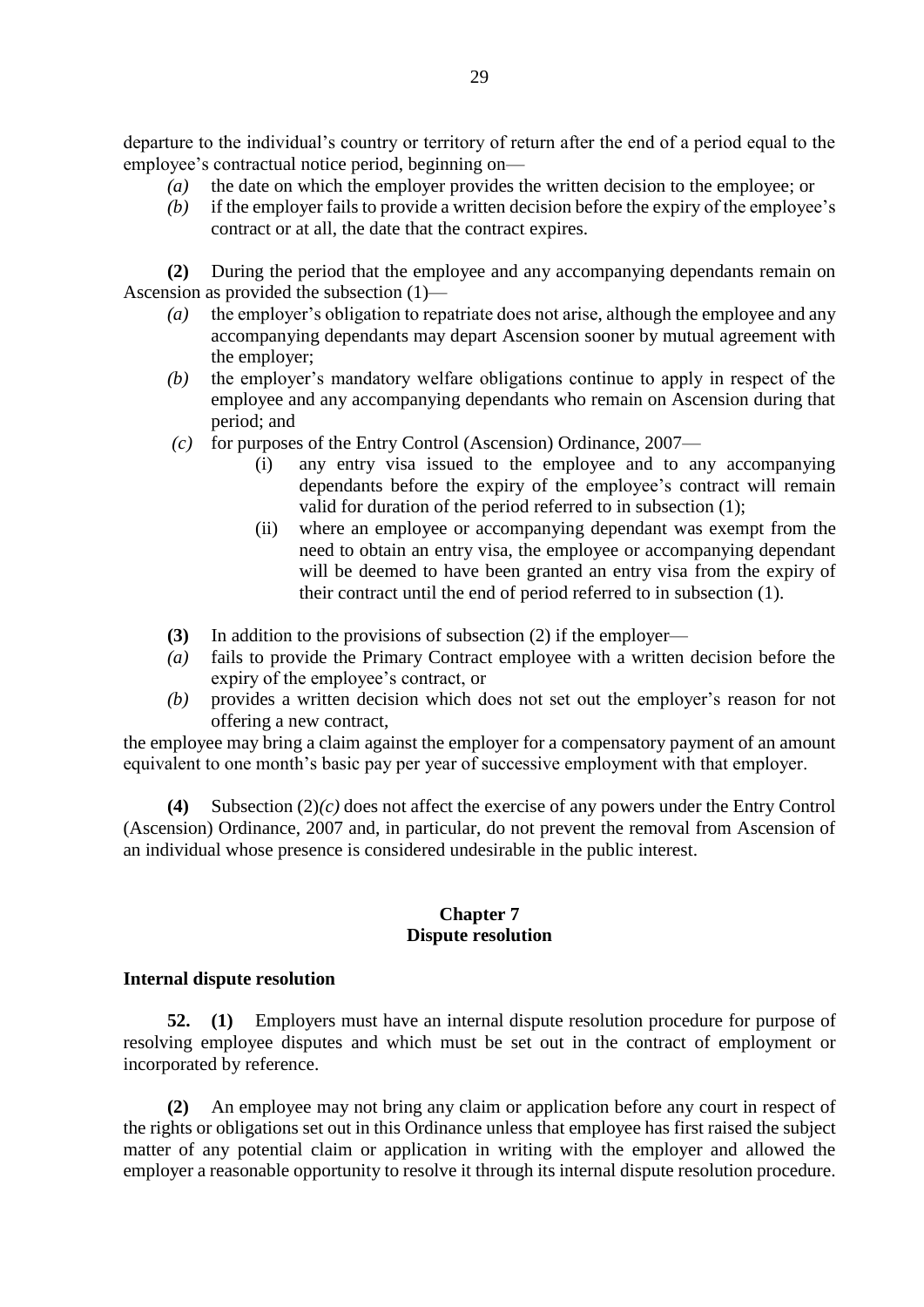**(3)** If Where a dispute remains unresolved after the employee has complied with subsection (2), the employee may make a claim or application to a court, but any such claim or application must be brought within 12 months of the event giving rise to it.

**(4)** Any claim or application made in accordance with subsection (3) which is not made within 12 months of the events giving rise to it will be time barred unless the court considers that there is good reason for the delay.

**(5)** The Governor may, by regulations under section 55, make further provision concerning internal dispute resolution procedures.

### **Chapter 8 Employer status and employment data**

#### **Employer status**

**53. (1)** Any individual or organisation who wishes to employ or engage any person to provide services in Ascension, whether as an employee or a contractor, in the course of the business of such individual or organisation, must notify the Administrator of their intention and provide—

- *(a)* information to identify the individual or organisation;
- *(b)* details of a nominated contact person in Ascension for employment-related matters; and
- *(c)* such other information as the Administrator may reasonably require.

**(2)** The Administrator must on receipt of the information under subsection (1) register the individual or organisation as an employer.

**(3)** Any individual or organisation that employs or engages a person without first having obtained employer status commits an offence:

Maximum penalty: A fine of £1,000 per worker so employed or engaged.

**(4)** Subsection (3) does not apply to the employment or engagement of a person by the individual or organisation as a consumer of the person's services in a private or domestic capacity.

#### **Employment data**

**54. (1)** The Governor may, by regulations under section 55, prescribe requirements relating to the provision by employers of statistical information concerning their workforces.

**(2)** The regulations may provide that any employer who fails without reasonable excuse to comply with a requirement to provide statistical data will commit an offence and will be subject to a fine not exceeding £10,000.

# **PART 3 MISCELLANEOUS**